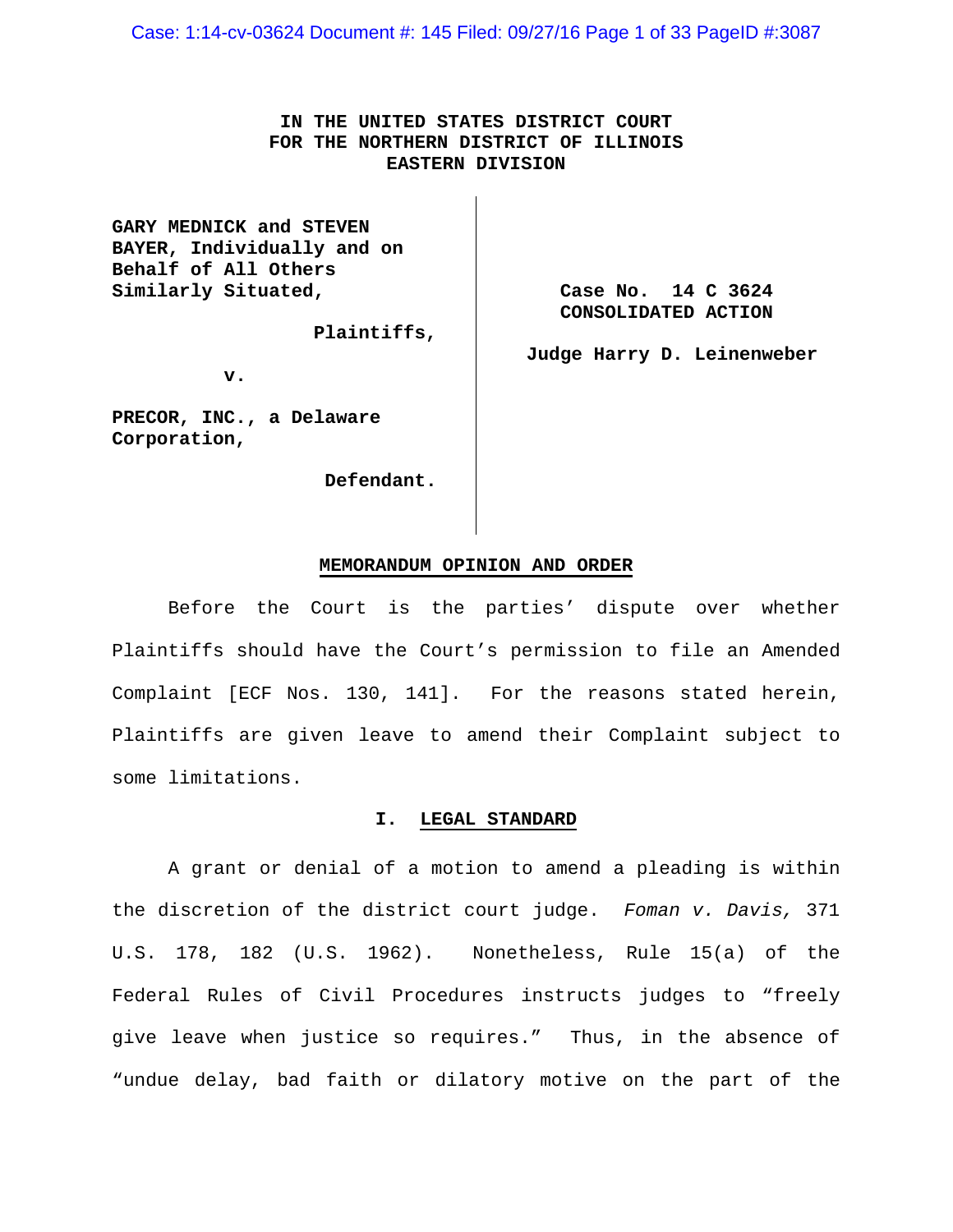#### Case: 1:14-cv-03624 Document #: 145 Filed: 09/27/16 Page 2 of 33 PageID #:3088

movant, repeated failure to cure deficiencies by amendments previously allowed, undue prejudice to the opposing party by virtue of allowance of the amendment, [or] futility of amendment," leave to amend should and will be given. *Foman,* 371 U.S. at 182.

There is still the question of what evidence the Court may consider when reviewing a motion for leave to amend a complaint. Plaintiffs urged that the Court look solely to the pleadings and determine if their claim is "plausible on its face." (Pls.' Reply Mem. Supp. Mot. Am. Compl., ECF No. 141, p.5.) Plaintiffs say that this is because "a proposed amendment is futile only if it could not withstand a Rule 12(b)(6) motion to dismiss." *Id.*, p.6 (internal quotation marks omitted). But the very case that Plaintiffs cite for this proposition, *Peoples v. Sebring Capital Corp.,* acknowledged that the above statement is only "generally" true. *Peoples v. Sebring Capital Corp.,* 209 F.R.D. 428, 430 n.1 (N.D. Ill. 2002). *Peoples* explicitly noted that the statement is not true when courts have pending before them a motion for summary judgment. *See, id*. In such circumstances, courts may consider extrinsic materials, indeed the same materials considered in summary judgment, in ruling on the motion for leave to amend. *Id.* While there is no summary judgment motion before this Court, the Court has already decided a Motion on Class Certification. As such, the Court will consider the same

- 2 -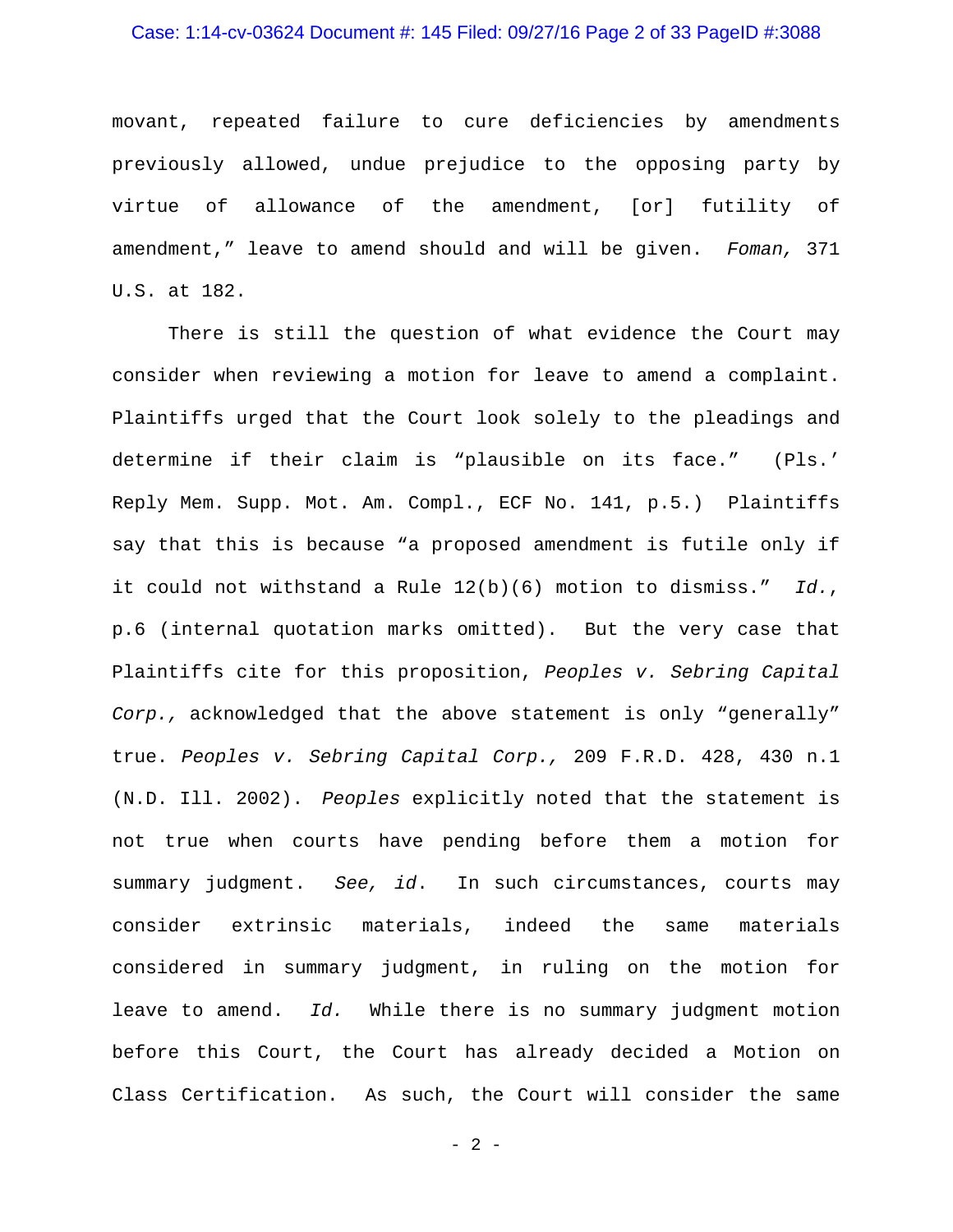### Case: 1:14-cv-03624 Document #: 145 Filed: 09/27/16 Page 3 of 33 PageID #:3089

materials in deciding this Motion as it did for class certification.

## **II. BACKGROUND**

The factual background of this case was discussed at length in the Court's Memorandum Opinion denying class certification on June 10, 2016. *See,* ECF No. 125, p. 1-8. Below is an account of the facts as they have unfolded since that last ruling. Other facts will be discussed in the analysis as they become relevant.

## **A. Proceedings since Denial of Class Certification**

Shortly after the denial of class certification, the parties appeared again before the Court. During this appearance on June 30, Plaintiffs' counsel said that Plaintiffs would "seek leave to file an amended complaint, your Honor, that is much narrower than the original complaint the class sought in the class cert motion." (Transcript, ECF No. 134, p. 2.) Defendant Precor's counsel replied, "We would need to see the motion, your Honor." *Id.* at 3. The Court then set the briefing schedule for the initial filing, response, and reply. *Id.* The exchange between the parties and the Court makes clear that the Court was setting the schedule for a Motion for Leave to Amend the Complaint and not for the filing of an Amended Complaint itself. The minute order issued on the same day, however, stated,

- 3 -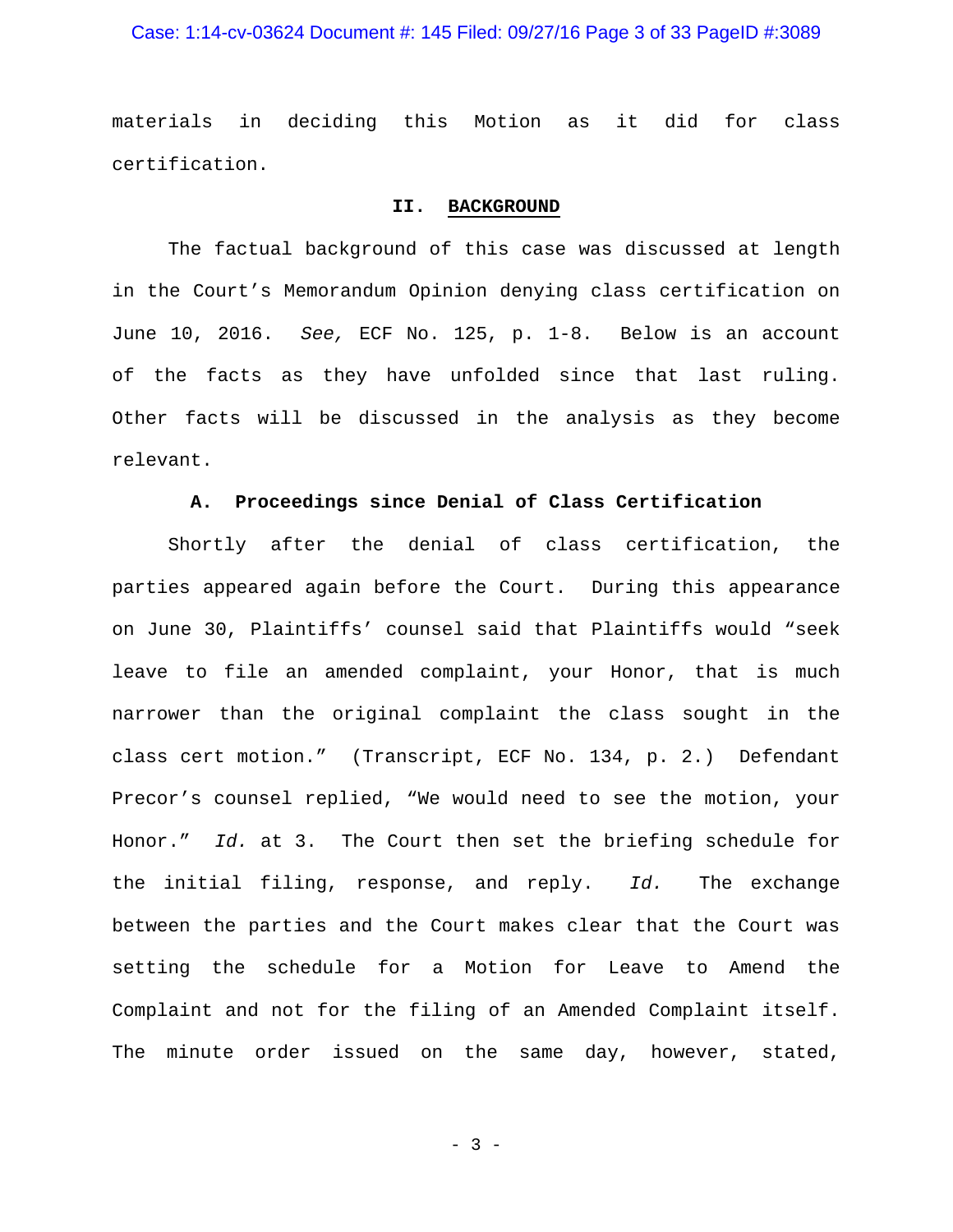### Case: 1:14-cv-03624 Document #: 145 Filed: 09/27/16 Page 4 of 33 PageID #:3090

"Plaintiff to file amended complaint by 7/14/2016." (ECF No. 126.)

### **B. Amended Complaint**

Plaintiff filed its First Amended Complaint (the "FAC") by the deadline. (ECF No. 127.) Plaintiffs' Complaint now alleges a single cause of action: violation of the Illinois Fraud and Deceptive Business Practices Act and nine other consumer protection statutes "which are materially similar" to Illinois law. *Id.* ¶¶ 97-102. The ten states whose laws are implicated are California, Florida, Illinois, Massachusetts, Michigan, Minnesota, Missouri, New Jersey, New York, and Washington. *Id.*  ¶ 99.

Plaintiffs sought to represent four different classes in their Amended Complaint. The first new class, called the "Multi-State Damages Class," was made up of all persons, not otherwise excluded, who are residents of the ten states and "who purchased a Precor *treadmill* equipped with a touch sensor heart rate monitor from either Precor or a third-party retailer." FAC ¶ 86 (emphasis added). In the alternative, Plaintiffs bring the action on behalf of an "Illinois Resident Damages Class," which is defined in the same way as the Multi-State Damages Class but is confined to residents of Illinois. *Id.* ¶ 87.

In addition to the damages classes, Plaintiffs sought to represent a Multi-State Injunctive Relief Class and an Illinois

- 4 -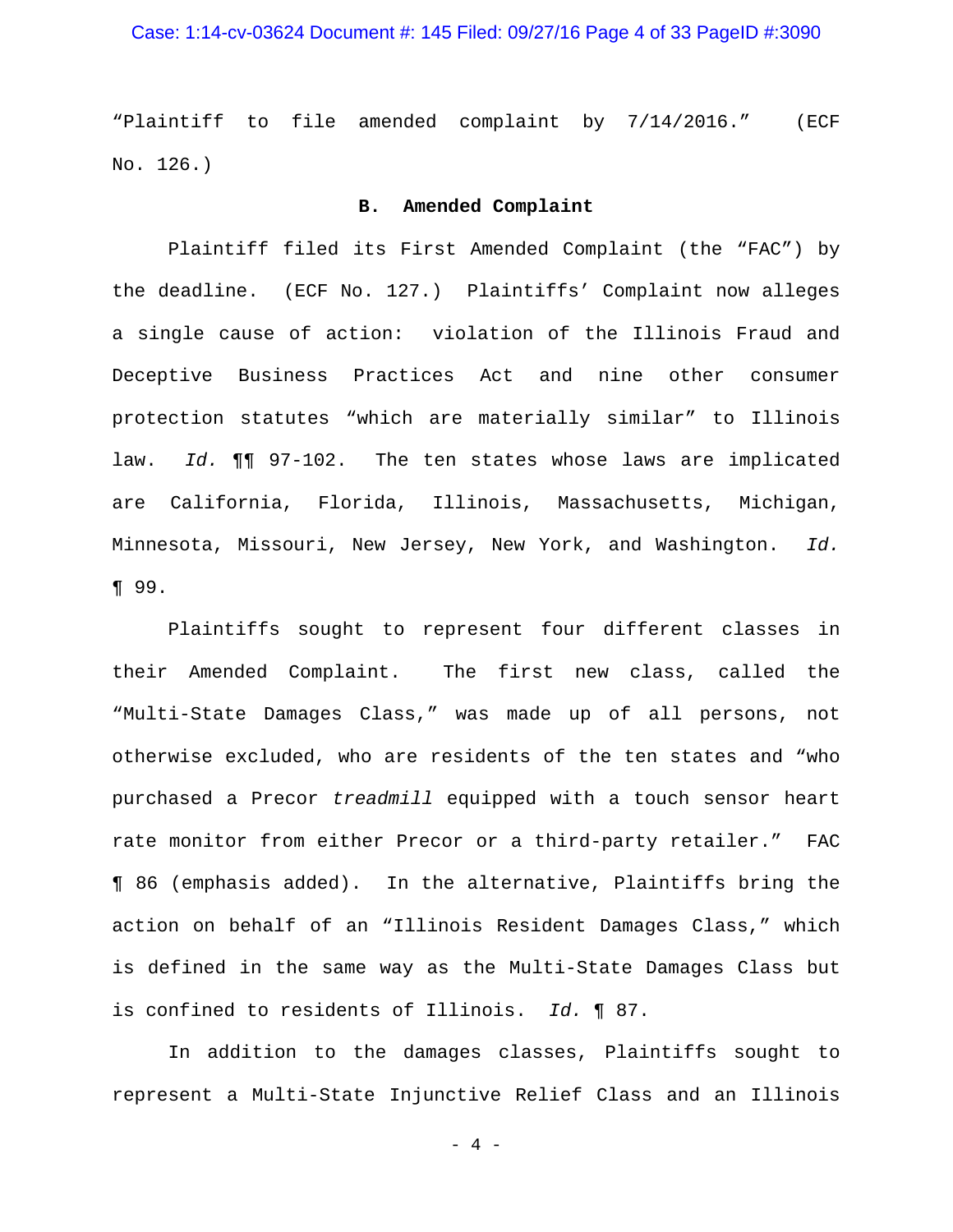#### Case: 1:14-cv-03624 Document #: 145 Filed: 09/27/16 Page 5 of 33 PageID #:3091

Resident Injunctive Relief Class. These injunctive relief classes are defined in the same way as the damages classes, although presumably their members are entitled only to a remedy in equity. (FAC ¶¶ 88-89.) Plaintiffs also expanded on the injunctive relief they seek, naming five specific ways in which they would have Precor enjoined. *Id.* at 27. All five are forms of prospective injunctive relief having to do with how Precor advertises its treadmills in the future. For instance, Plaintiffs asked for an order "enjoining Precor from making representations regarding the validity, reliability or accuracy of the Touch Sensor Monitoring feature on its treadmills." *Id.*

As for money damages, Plaintiffs requested the same types of damages as in their original Complaint. These included "compensatory damages . . . and treble, multiple, disgorgement, punitive or other damages" as well as "pre-judgment and postjudgment interest" and awards of "attorney fees, expenses, and costs." (FAC at 27.)

Because Plaintiffs' sole claim for relief is now predicated on the allegation that Precor engaged in unfair and misleading representations in marketing its heart rate monitors, Plaintiffs also refined and expanded on their allegations of Precor's allegedly deceptive advertising. *See,* FAC ¶¶ 5-14, 42-54. For example, Plaintiffs emphasized that, "In every product accompanying a Precor treadmill, Precor made the exact same

 $-5 -$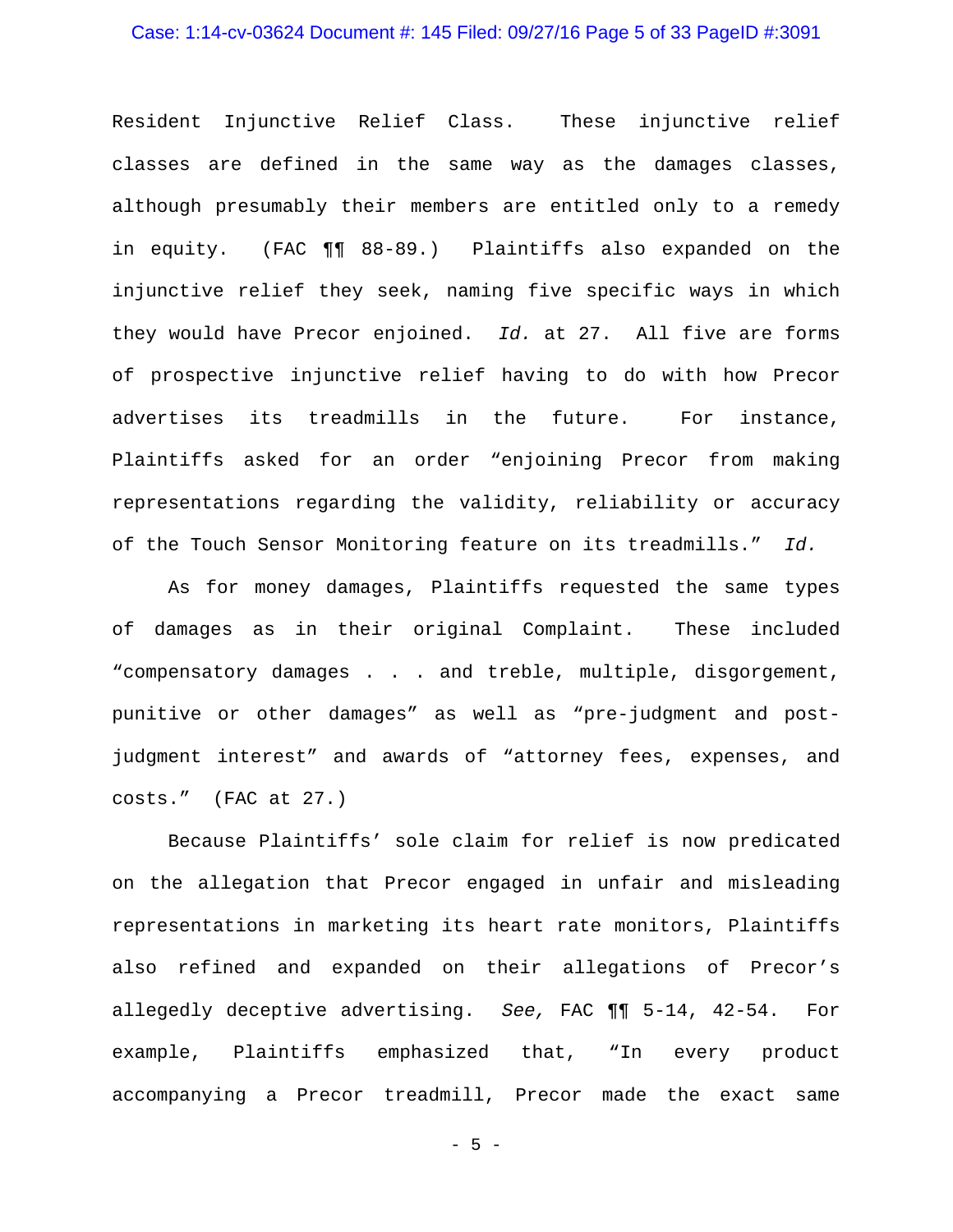#### Case: 1:14-cv-03624 Document #: 145 Filed: 09/27/16 Page 6 of 33 PageID #:3092

statement, that, *"whether you walk or run,"* the [touch sensor heart rate monitoring] feature allows the consumer to 'maximize' their workout," all the while knowing that such a statement was false. *Id.* at  $\P\P$  15, 16, 45 (emphasis in original).

Plaintiffs' factual allegations may be distilled thusly: (1) "Precor's Touch Sensor Monitoring in treadmills does not work as advertised" (FAC  $\P\P$  15, 26); (2) Precor knew that its Touch Sensor technology "cannot perform as advertised" (FAC ¶¶ 22, 26); and (3) by "inducing [consumers] to pay a premium price for a feature that simply could not work as advertised," Precor had violated the consumer protection laws of the ten named states (FAC ¶¶ 22, 99).

#### **IV. ANALYSIS**

Precor raised four issues with Plaintiffs' Amended Complaint. The first is a procedural issue arising from the fact that Plaintiffs had not filed a Motion for Leave to Amend a Complaint prior to filing the Amended Complaint itself. The remaining are substantive arguments related to standing, futility, and undue prejudice. The Court will address each in turn.

## **A. Procedural Error**

While it is true that Plaintiffs had not filed a Motion for Leave to Amend, the Court recognized that its minute order issued on June 30 had in error allowed Plaintiffs to file an

- 6 -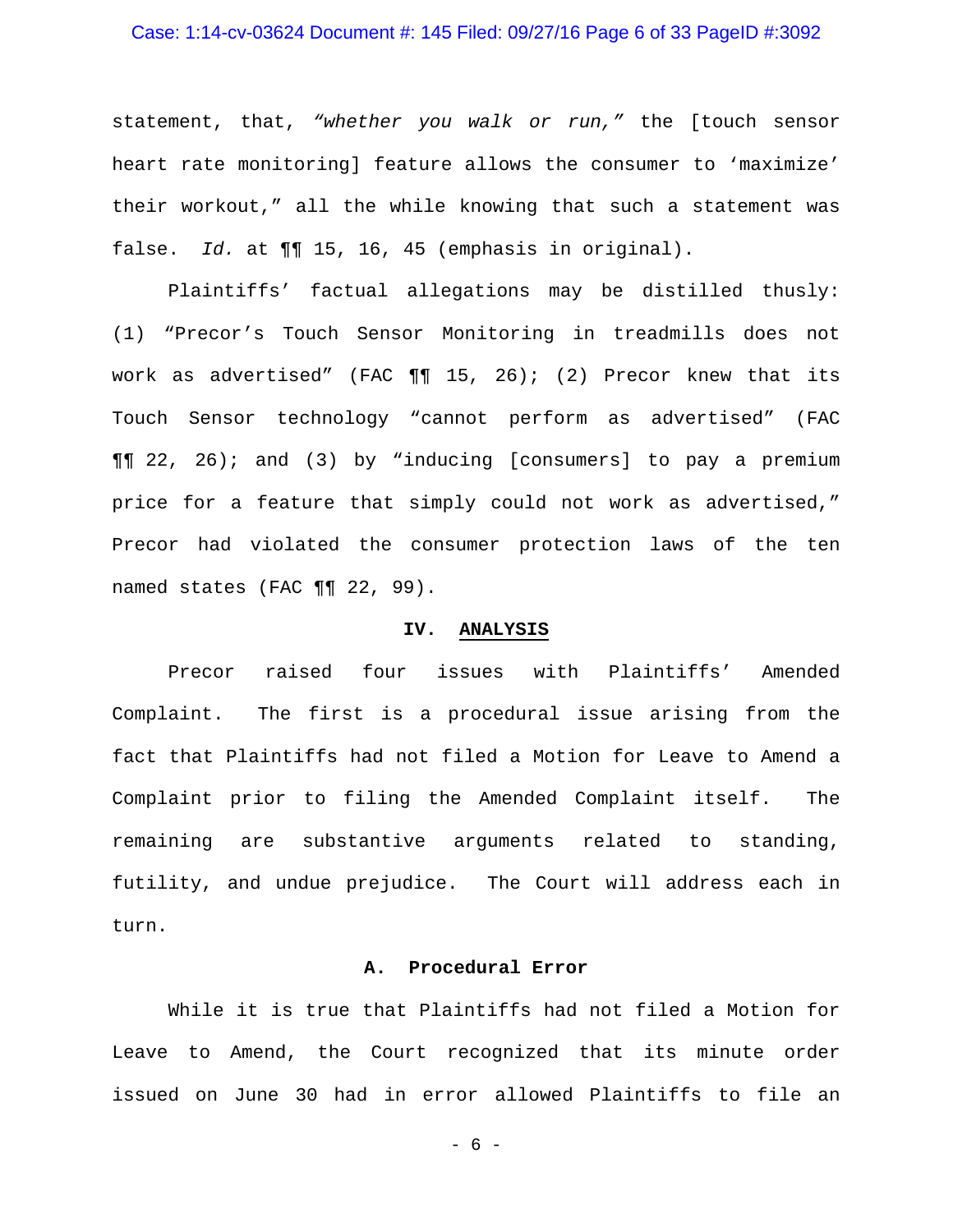### Case: 1:14-cv-03624 Document #: 145 Filed: 09/27/16 Page 7 of 33 PageID #:3093

Amended Complaint directly. *See,* Min. Order, ECF No. 137 (correcting the June 30 minute order). The Court will thus treat the parties' briefs on the issue as a Motion for Leave to Amend the Complaint. In so doing, the Court exercises its discretion and rejects Precor's attempt to have this Court deny leave solely on the procedural ground that Plaintiffs did not file a motion.

#### **B. Standing**

As the party asserting jurisdiction, Plaintiffs bear the burden of showing standing. *Lujan v. Defenders of Wildlife,* 504 U.S. 555, 561 (U.S. 1992). Moreover, "each element [of standing] must be supported in the same way as any other matter on which the plaintiff bears the burden of proof, *i.e.,* with the manner and degree of evidence required *at the successive stages of the litigation*." *Id.* (emphasis added). The Court is aware that Plaintiffs have already survived a Motion to Dismiss on standing grounds. It is also mindful of the fact that the case is now two years out from the date of the Motion to Dismiss and the record before the Court is much different than it was at that point. The Court will thus consider the standing arguments raised by Precor anew.

In this case, there are two issues that raised a concern about Plaintiffs' standing to bring suit on behalf of the classes they defined. First, Plaintiffs are asserting a claim

- 7 -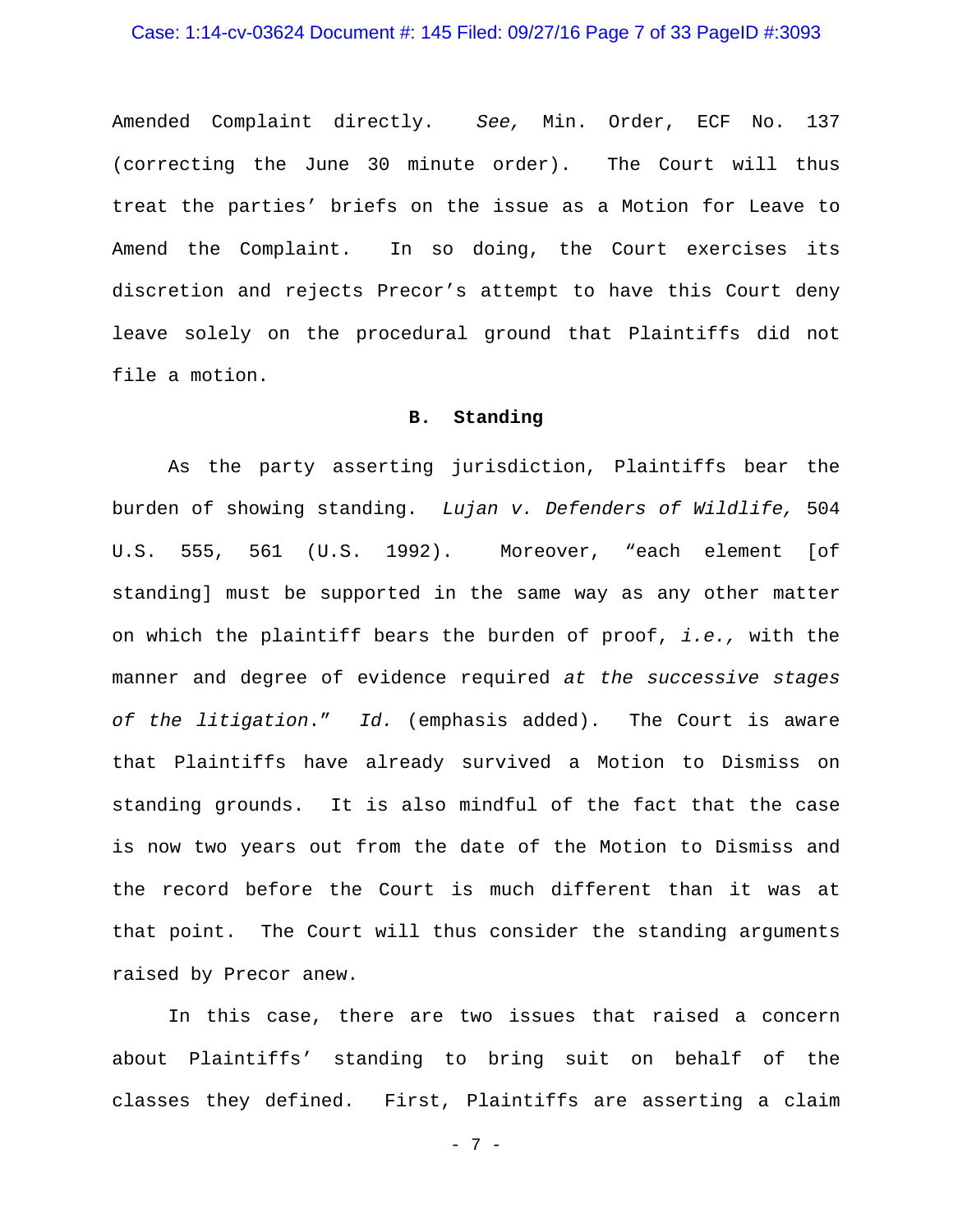#### Case: 1:14-cv-03624 Document #: 145 Filed: 09/27/16 Page 8 of 33 PageID #:3094

related to Precor treadmill models that they did not buy. Second, Plaintiffs seek to represent the Injunctive Relief classes but Plaintiffs have not pled how such *prospective* injunctive relief would redress their injury.

### *1. Standing on Unpurchased Products*

Plaintiffs are now seeking to represent a class of consumers who bought Precor treadmills with touch sensor heart rate monitors. The parties disagree on whether this is an expansion of the class for which Plaintiffs previously sought certification and how many Precor treadmill models the Amended Complaint now covers. However, the parties do not dispute that both named Plaintiffs bought the same 9.23 Model of treadmill and that the Complaint covers at least four other treadmill Models, the 9.27, 9.31, 9.33, and 9.35. The parties also do not dispute that the four unpurchased models use a different heart rate monitoring system than the 9.23. *See,* Decl. Tormay Brown, ECF No. 130, Ex. A, p. 6 Table 1.

## *a. Legal Standard*

As the Court noted in the opinion disposing of Precor's motion to dismiss, there is no uniformity across the country on the issue of standing for claims related to unpurchased products. (ECF No. 125, p. 8.) Courts that have taken up the question appear to follow one of (at least) two approaches: they either denied standing with regards to the unpurchased

- 8 -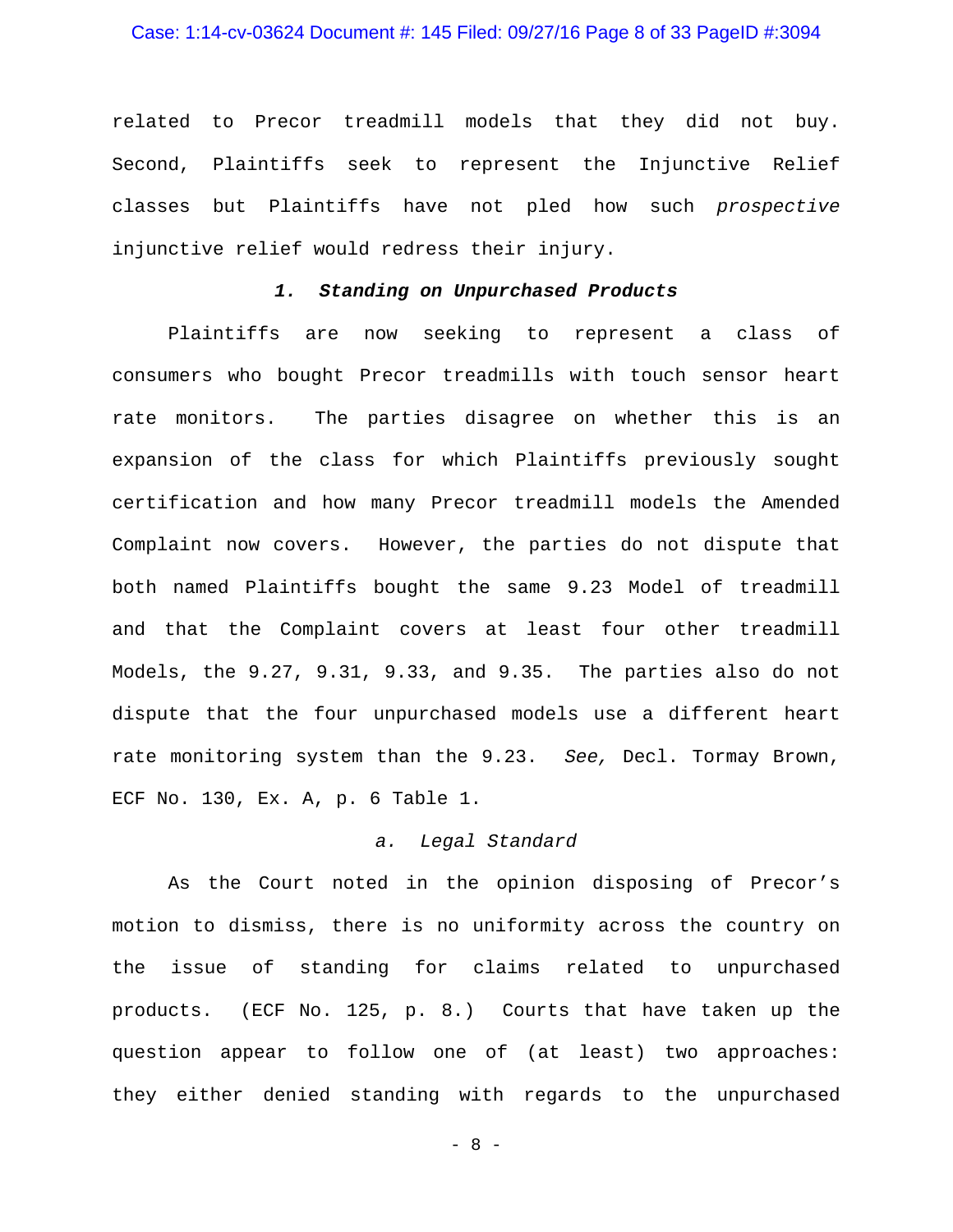#### Case: 1:14-cv-03624 Document #: 145 Filed: 09/27/16 Page 9 of 33 PageID #:3095

products, or they allowed it when the purchased and unpurchased products, as well as the alleged misrepresentations, are "substantially similar." *Compare, Holliday v. Albion Labs., Inc.,* 2015 U.S. Dist. LEXIS 178148, \*5-15 (S.D. Fla. June 9, 2015) (stating that "courts in this District have consistently interpreted *Prado-Steiman* [a case by the Eleventh Circuit Court of Appeals] to preclude a named plaintiff from bringing claims involving products the named plaintiff did not purchase on behalf of a class")*; Padilla v. Costco Wholesale Corp.,* 2012 U.S. Dist. LEXIS 87222, \*6-9 (N.D. Ill. June 21, 2012) (denying standing because the plaintiff "cannot use the class-action device to predicate standing on injury which he does not share") (internal quotation marks omitted); *Pearson v. Target Corp.,* 2012 U.S. Dist. LEXIS 187208, \*3-4 (N.D. Ill. Nov. 9, 2012) (asking rhetorically "how could [the plaintiff] possibly have been injured by representations made on a product he did not buy?" and denying standing); *Conrad v. Nutramax Labs., Inc.,* 2013 U.S. Dist. LEXIS 133072, \*5-8 (N.D. Ill. Sept. 18, 2013) (following *Padilla* and denying standing because the plaintiff "has incurred no damages as the result of any representations" made about the product that he did not buy); and *Ferrari v. Best Buy Co.,* 2015 U.S. Dist. LEXIS 61988, \*15-21 (D. Minn. Mar. 13, 2015) (rejecting the "substantial similarity" approach because, as in an earlier case, "nowhere in the complaint had the

- 9 -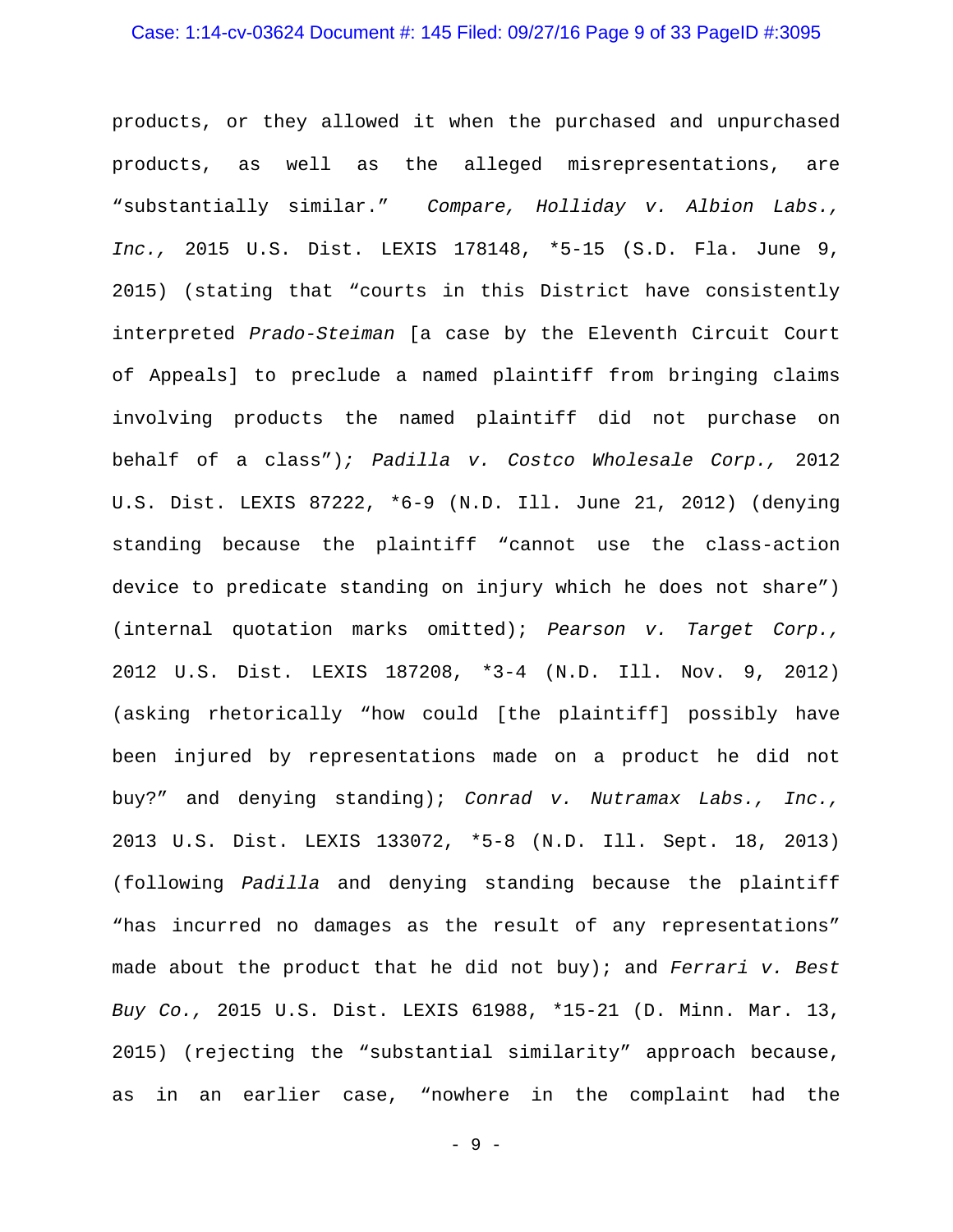#### Case: 1:14-cv-03624 Document #: 145 Filed: 09/27/16 Page 10 of 33 PageID #:3096

plaintiffs alleged that they ever purchased these products") (internal quotation marks omitted); *with Davidson v. Kimberly-Clark Corp.,* 2014 U.S. Dist. LEXIS 110055, \*18 (N.D. Cal. Aug. 8, 2014) (acknowledging the split but siding with district courts that look to see whether there are substantial similarities and common misrepresentations); *Gubala v. Allmax Nutrition, Inc.,* 2015 U.S. Dist. LEXIS 144583, \*7-12 (N.D. Ill. Oct. 26, 2015) (stating that in making a determination of standing for unpurchased products, "courts analyze the similarities of both the physical products and the alleged misrepresentations" and finding there were not enough similarities to warrant standing); *Cox v. Chrysler Grp., LLC,* 2015 U.S. Dist. LEXIS 133393, \*44-47 (D.N.J. Sept. 30, 2015) (refusing to dismiss claims for products that the named plaintiffs did not buy); and *Quinn v. Walgreen Co.,* 958 F.Supp.2d 533, 541-542 (S.D.N.Y. 2013) (following what it calls the "better approach" of analyzing whether there are substantial similarities between purchased and unpurchased products)*.*  Courts that take the more plaintiff-friendly view to standing generally allow the class action to proceed past a motion to dismiss but may consider the issue again at the certification stage under the rubric of typicality, adequacy of representation, or predominance. *See, e.g., Davidson,* 2014 U.S. Dist. LEXIS 110055 at \*19-21 ("Where there is sufficient

 $- 10 -$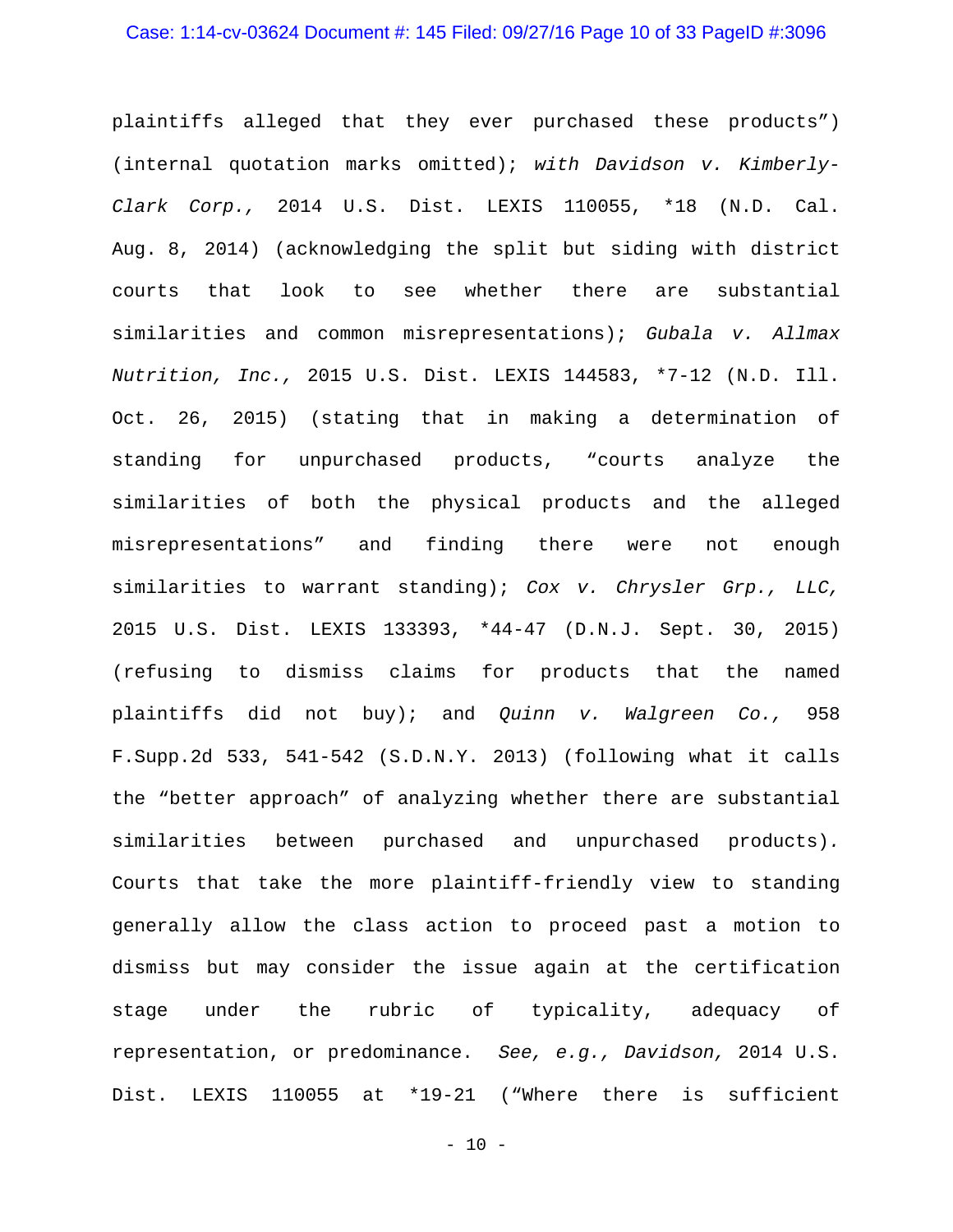#### Case: 1:14-cv-03624 Document #: 145 Filed: 09/27/16 Page 11 of 33 PageID #:3097

similarity between the products but also material differences among them, concerns regarding the material differences can be addressed at the class certification stage.").

While the two approaches seem at odds with one another, they are not irreconcilable. Even cases that deny standing for unpurchased products stressed the differences between the purchased and unpurchased products. *See, e.g., Padilla,* 2012 U.S. Dist. LEXIS 87222 at \*8 (finding as a matter of law that the plaintiff did not have standing but nonetheless noting that the bought and unbought products "have different product formulations and labels"); *Conrad,* 2013 U.S. Dist. LEXIS 133072 at \*8 (following *Padilla* and *Pearson* but stating that "[the unpurchased] CosaminASU contains additional ingredients to [purchased] CosaminDS" and therefore declining to "to hold that they are virtually the same product"); *Holliday,* 2015 U.S. Dist. LEXIS 178148 at \*12-13 (dismissing the plaintiff's assertion of standing partly because "every re-seller has its own labeling and pricing scheme"); and *Ferrari,* 2015 U.S. Dist. LEXIS 61988 at \*18-19 (finding that "there are many more distinguishing characteristics between models of televisions than simply size" but otherwise not rejecting the argument that "different models of a television are not separate products" had they been simply "different sizes of the same product").This suggests that the courts are not unmindful that some differences between two goods

- 11 -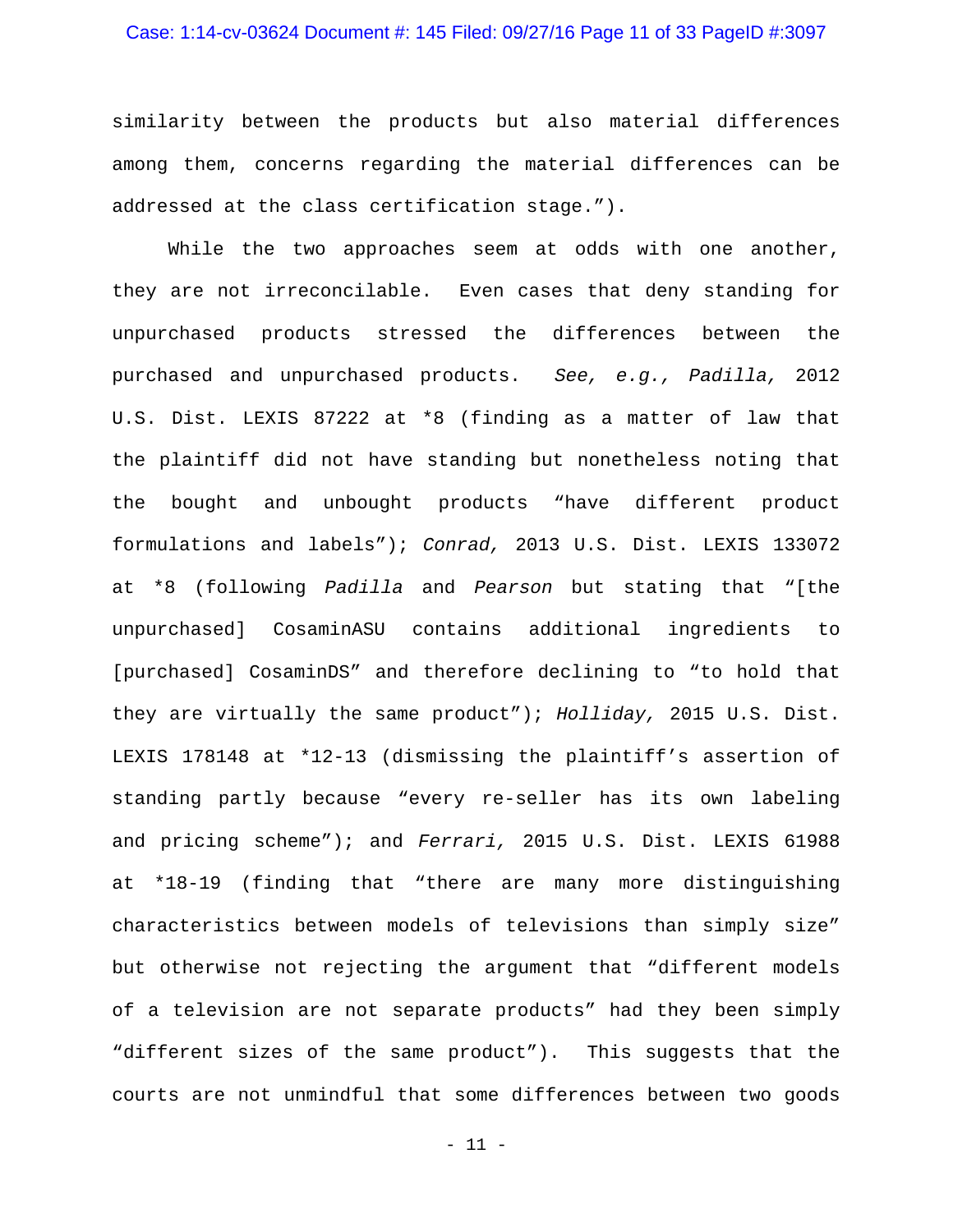#### Case: 1:14-cv-03624 Document #: 145 Filed: 09/27/16 Page 12 of 33 PageID #:3098

do not automatically make them different "products" for consideration of standing. The question then is what exactly is a product. For guidance on this question, the Court turns to antitrust law.

Antitrust regulators consider two goods to be in the same product market when they are substitutes for each other. *See,* 2-24 Antitrust Laws and Trade Regulation, 2nd Edition § 24.02 (2015) ("When defining a relevant market from the buyer's perspective, . . . [t]he essential issue is whether the products are substitutes for one another."); *see also, United States v. E.I. du Pont de Nemours & Co.,* 351 U.S. 377, 400 (U.S. 1956)*.* In economic parlance, substitutable goods are those goods that display a high cross-elasticity of demand. *See,* Antitrust Laws and Trade Regulation § 24.02. Goods A and B have high crosselasticity when the demand for Product A increases significantly when the price for Product B increases (and vice versa). *Id.*  n.32. Intuitively, two products are substitutes when they are relatively interchangeable in the consumer's mind. *See, E.I. du Pont,* 351 U.S. at 403 (calling substitute products "functionally interchangeable"). Thus, when the price of one product rises, consumers switch to the other, now relatively cheaper but otherwise-near-indistinguishable product. When goods are close substitutes for each other – that is, when the demand of one good drops significantly when its price increases relative to

- 12 -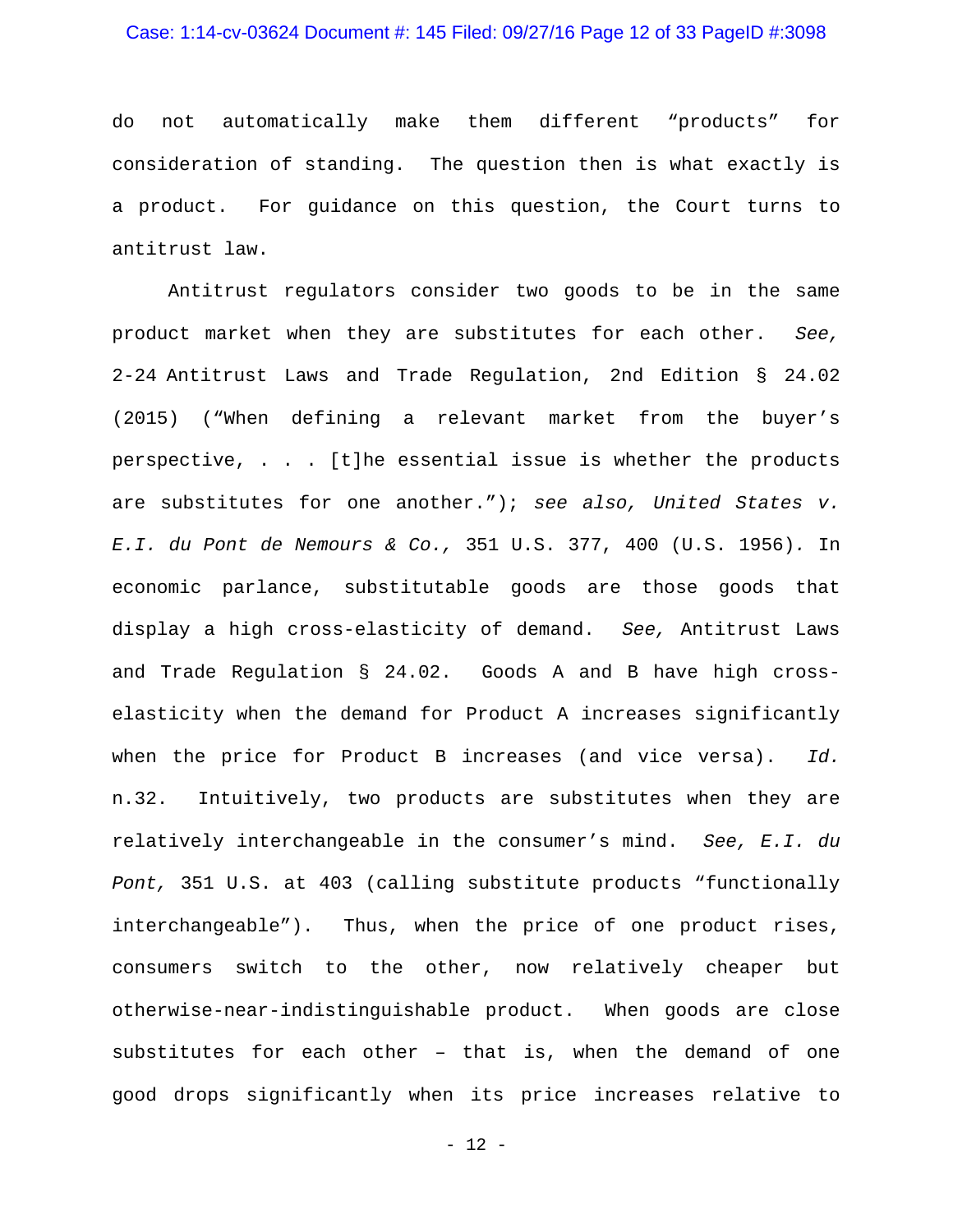#### Case: 1:14-cv-03624 Document #: 145 Filed: 09/27/16 Page 13 of 33 PageID #:3099

the other good because enough consumers switch to buying the other good – then the two goods are in the same product market. *See, e.g., Malaney v. UAL Corp.,* 434 Fed. Appx. 620, 621 (9th Cir. 2011) (stating that to be in the same relevant antitrust market, "products do not have to be perfectly fungible . . . but must be *sufficiently interchangeable* that a potential price increase in one product would be defeated by the threat of a sufficient number of customers switching to the alternate product") (emphasis added).

As these definitions make clear, substitutability is not only a binary concept where goods are either substitutes or they are not substitutes. Rather, there is a spectrum of substitutability, and every pair of goods can be more or less substitutable for each other. Put differently, no two goods are exactly the same product. (Is a treadmill of Model X which was purchased with free home delivery in Chicago the same product as the Model X purchased without home delivery in Springfield? If one lives in Chicago and has no car, the answer is no. For such a consumer, a treadmill of Model X with free home delivery in Chicago may be closer to being the same product as a treadmill of Model Y with free home delivery in Chicago.) Instead, any two goods are better or worse substitutes. When two physical goods are sufficiently substitutable, they may be treated as the same product for the purpose of determining standing.

- 13 -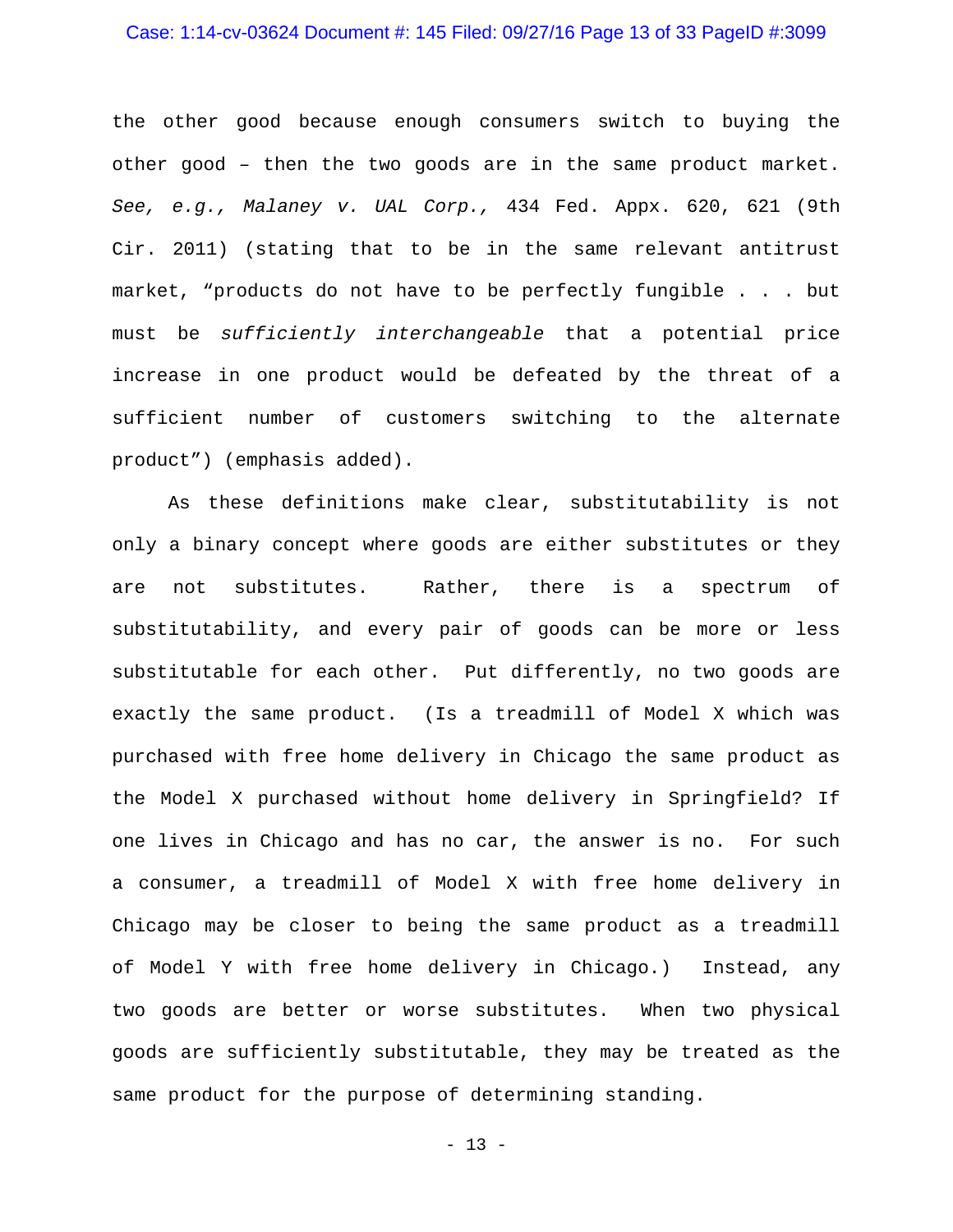### Case: 1:14-cv-03624 Document #: 145 Filed: 09/27/16 Page 14 of 33 PageID #:3100

By applying the logic of the product market from antitrust law to the idea of "purchased product" in the class action standing context, we reconcile the two approaches taken by courts. We do this by thinking of "substantially similar" products as products that are close substitutes for one another and clarifying that purchased and unpurchased goods are meaningfully two different products only when they are not close substitutes.

Under this conceptualization, standing should be granted when the products are near substitutes to one another. Otherwise, standing should be denied. When they are not substitutable, the goods are not "substantially similar" in the ways that matter to the consumers when making purchasing decision. In such circumstance, the products are distinct and meaningfully treated as different purchased and unpurchased products for the purpose of deciding standing.

## *b. Application to Facts*

This case provides a good application for the substitutability standard discussed above. Plaintiffs are here alleging that a part incorporated into a larger good (the touch sensor heart rate monitors contained in Precor treadmills) is deceptively marketed. Precor, on the other hand, is protesting that there are different subsystems to the heart rate sensors (the Alatech, Salutron, and Polar monitoring systems) and that

- 14 -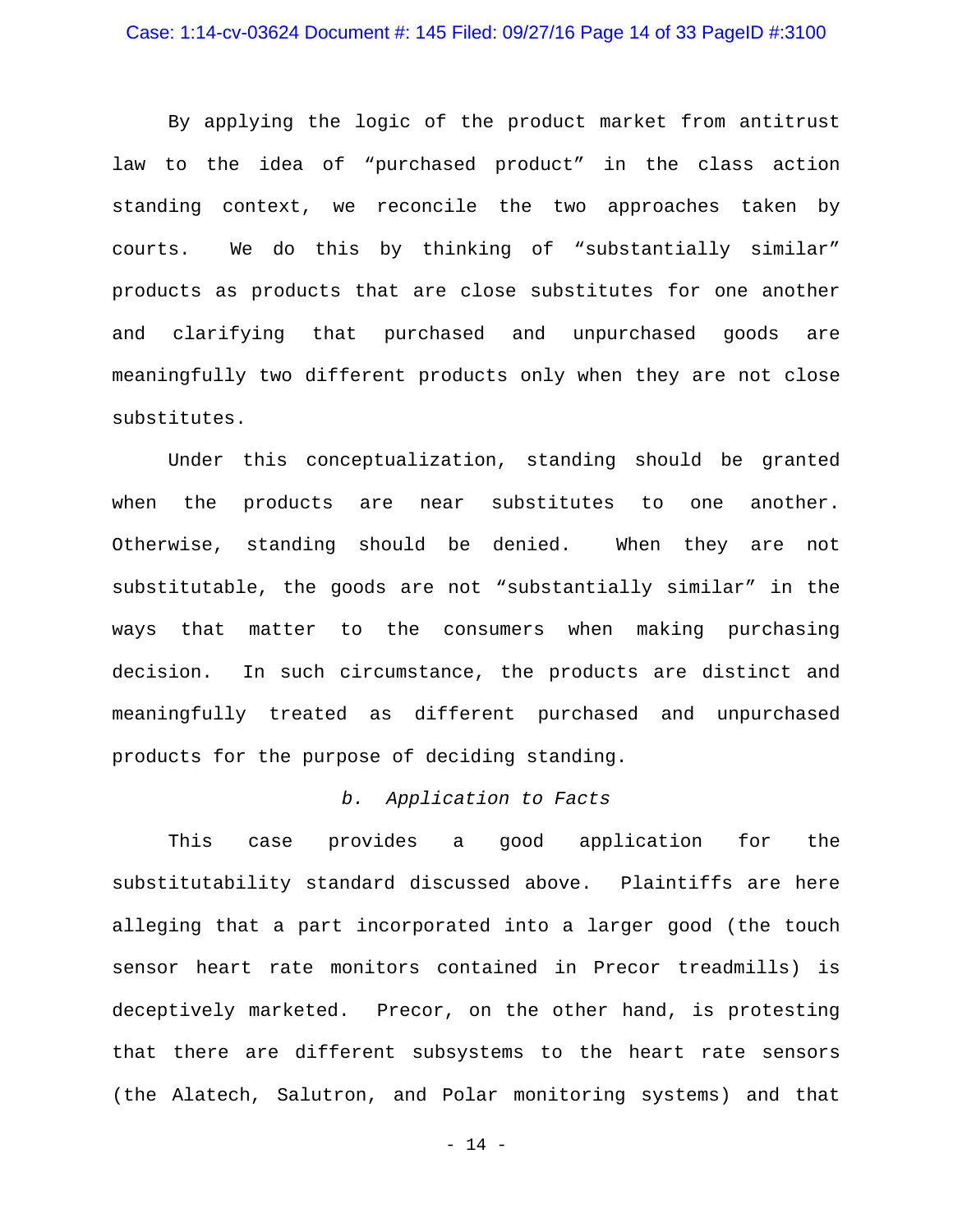#### Case: 1:14-cv-03624 Document #: 145 Filed: 09/27/16 Page 15 of 33 PageID #:3101

each subsystem uses a different algorithm, noise filter, and preamp for actually detecting the heart rate. Further, Precor claims that the different implementations, that is, the different models of the treadmills (the 9.23, 9.27, 9.31, 9.33, and 9.35) make a technical difference as to performance. Thus, there are multiple candidates to be considered the relevant product for deciding standing: the software to the subsystems, the subsystems, the heart rate monitors, the specific treadmill models, or all treadmills manufactured by Precor that incorporate touch sensor heart rate monitors. Without some theoretical basis for deciding which of the above is the relevant product, it seems rather arbitrary to say that Plaintiffs here bought the 9.23 Precor Model Treadmill, and so have standing to sue for this particular model, but not that, say, they bought the Alatech heart rate monitoring subsystem and so should have standing to sue for all Precor treadmills incorporating that subsystem.

Turning now to Plaintiffs' Amended Complaint, Plaintiffs here seek to represent a class of consumers who purchased "a Precor treadmill equipped with a touch sensor heart rate monitor." Plaintiffs themselves have bought the 9.23 Precor Model Treadmill. To decide whether Plaintiffs have standing as to the unpurchased models (the 9.27, 9.31, 9.33, and 9.35), this Court asks whether the complained of product – the touch sensor

 $- 15 -$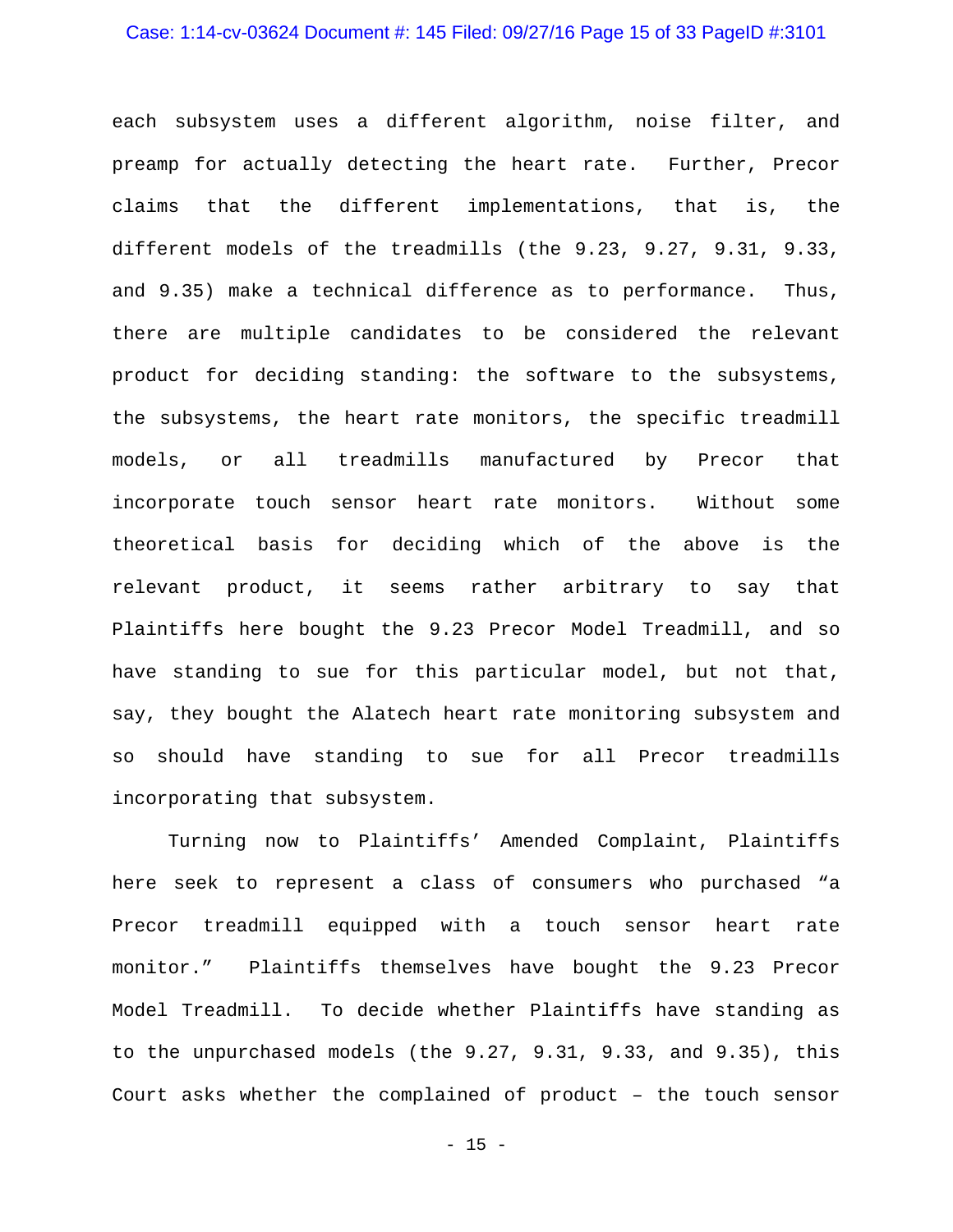#### Case: 1:14-cv-03624 Document #: 145 Filed: 09/27/16 Page 16 of 33 PageID #:3102

heart rate monitor marketed as allowing consumers to "maximize their workouts" "whether they walk or run" – is substitutable across the different treadmill models. If the 9.23 Precor's heart rate monitor is not a good substitute for other models' heart rate monitors, then Plaintiffs would have no standing to assert claims on the unpurchased products. On the other hand, if the monitors are close substitutes to each other, then Plaintiffs may bring an action on behalf of the class they seek to represent.

To determine whether the 9.23 Precor's heart rate monitor is a good substitute for other four Precor models' monitors, the Court first looks to the alleged misrepresentations. If Precor had marketed these monitoring systems in distinct ways, then this is evidence that the products are differentiated to the consumers and so are not substitutes for each other.

Plaintiffs have alleged that the representations are "uniform" and "standardized." (FAC ¶¶ 5, 10, 14, 25, 43, 47, 62.) Having looked through Precor's advertisements as included the record, the Court notes that none of the advertisements even mentions the different heart rate monitoring subsystems present in the different Precor models. The Alatech, Salutron, and Polar subsystems that Precor argued made such a difference as to the performance of the monitors were not marketed as such to consumers at all. Based on the representations, the different

- 16 -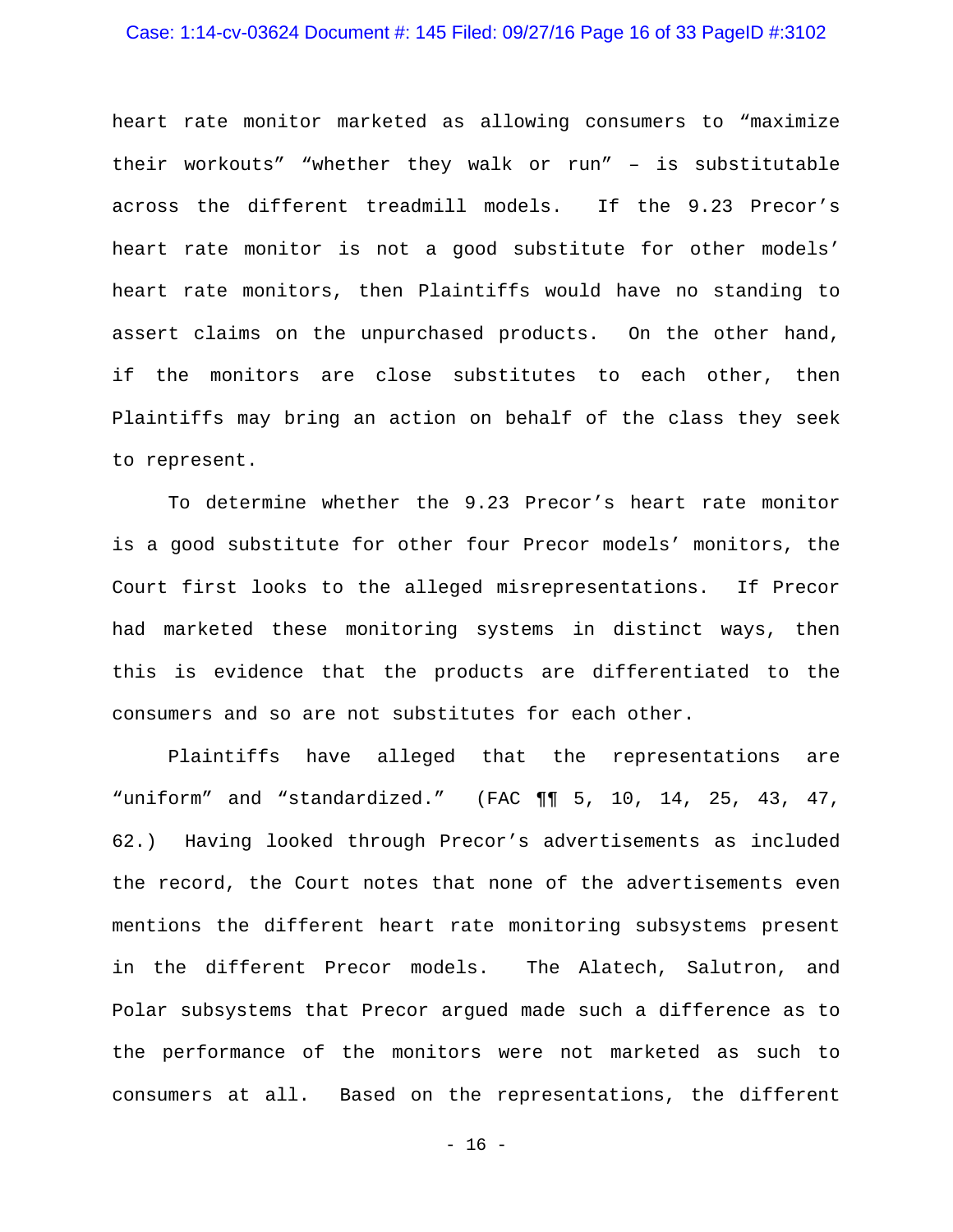#### Case: 1:14-cv-03624 Document #: 145 Filed: 09/27/16 Page 17 of 33 PageID #:3103

model treadmills, although they contain different touch sensor heart rate monitoring systems, do not look like distinct products.

Second, the Court looks to the physical products or the treadmills' heart rate monitors themselves. The record is lacking in indicia of substitutability, including rough proxies like the price points of the different systems, their costs to Precor, or the targeted consumer bases. But there is some evidence on the systems' performance. This is relevant because the closer the systems perform to each other the more likely it is that they are substitutes.

During class certification, Precor's expert, Michael Garrett, had argued that the performance of the Touch Sensors "varies based on factors including a user's physiology, the system being tested, the type and intensity of the exercise performed, and the heart rate system included in the machine." (ECF No. 125, p. 19.) The Court found Garrett's testimony persuasive. *Id.* 19-20. Such a difference in the performance of the monitoring systems suggests that users would not find the products good substitutes for one another. In light of Plaintiffs' new Complaint, the Court revisits the evidence while restricting the scope of its examination to only the class products (treadmills with a touch sensor heart rate monitor) and the class claim (deceptive misrepresentation).

- 17 -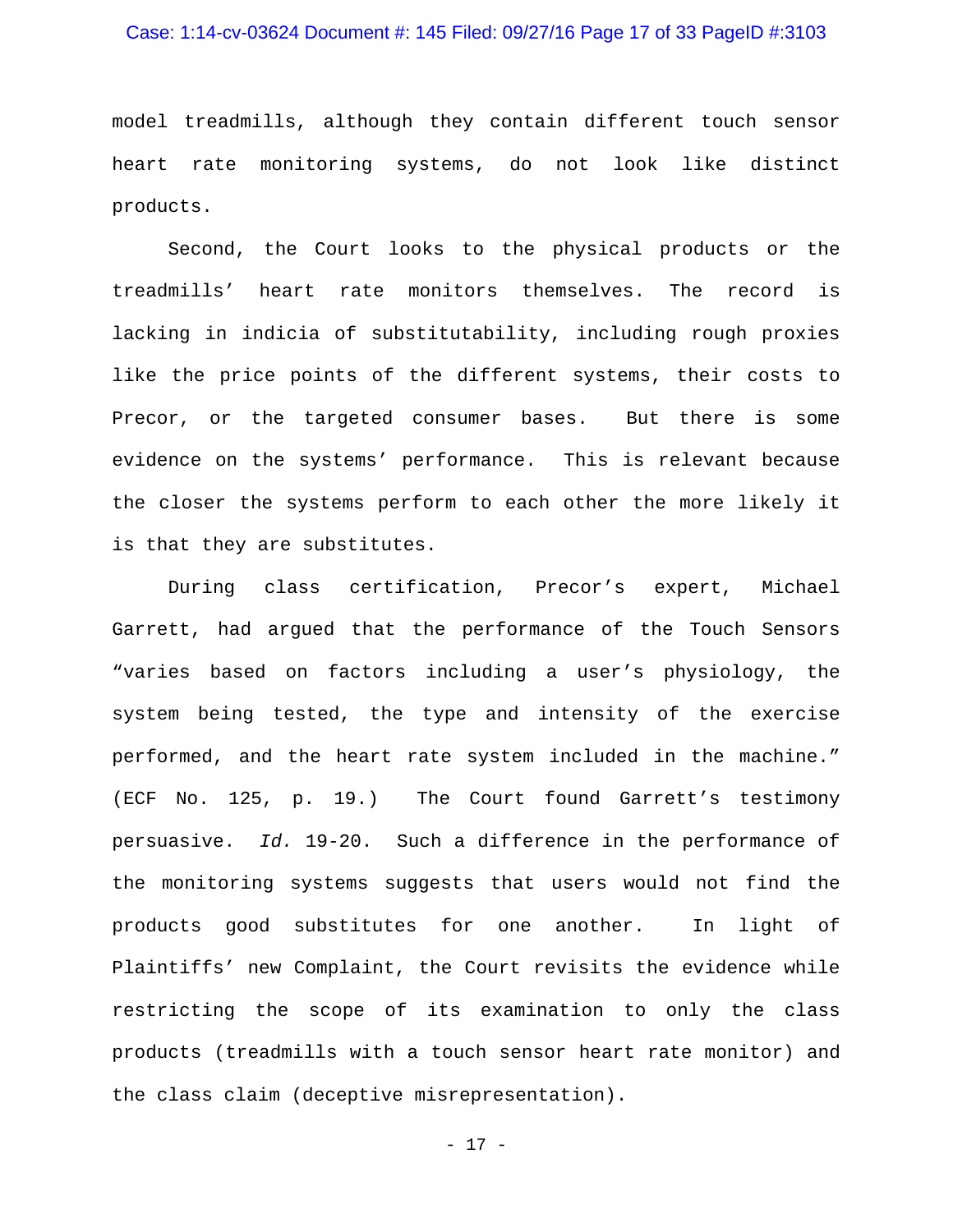#### Case: 1:14-cv-03624 Document #: 145 Filed: 09/27/16 Page 18 of 33 PageID #:3104

The fact that the Amended Complaint retains only the deceptive misrepresentation claim does not change the Court's reading of the evidence. The claim was present in the previous Complaint and adds nothing here. Plaintiffs argued that because they dropped the warranty claim, their case no longer necessitates the finding of a common defect. (ECF No. 141, p. 2, 9.) This is true, but Plaintiffs are still alleging that the touch sensor heart rate monitoring "does not work as advertised," "cannot perform as advertised," and "could not work as advertised." (FAC ¶¶ 15, 22, 26.) Whether the touch sensors worked or not is still then an element of Plaintiffs' claim: if they worked, then the consumers could not have been deceived.

Plaintiffs asserted that *Mullins v. Direct Digital, LLC,* 795 F.3d 654 (7th Cir. 2015) compelled a different conclusion. But *Mullins* is distinguishable. In *Mullins,* the alleged misrepresentation was that the accused tablets were "clinically tested" and "scientifically formulated." *Id.* at 658, 672-73. Whether the pills were actually "clinically tested" or formulated according to some accepted scientific principles is not affected by the users' physiology, or the type, intensity, or frequency of the ingestion of the pills. The Seventh Circuit recognized this and stated, "What really matters under [Mullins'] theory is whether there is any scientific support for the assertions contained in the labels and advertising

- 18 -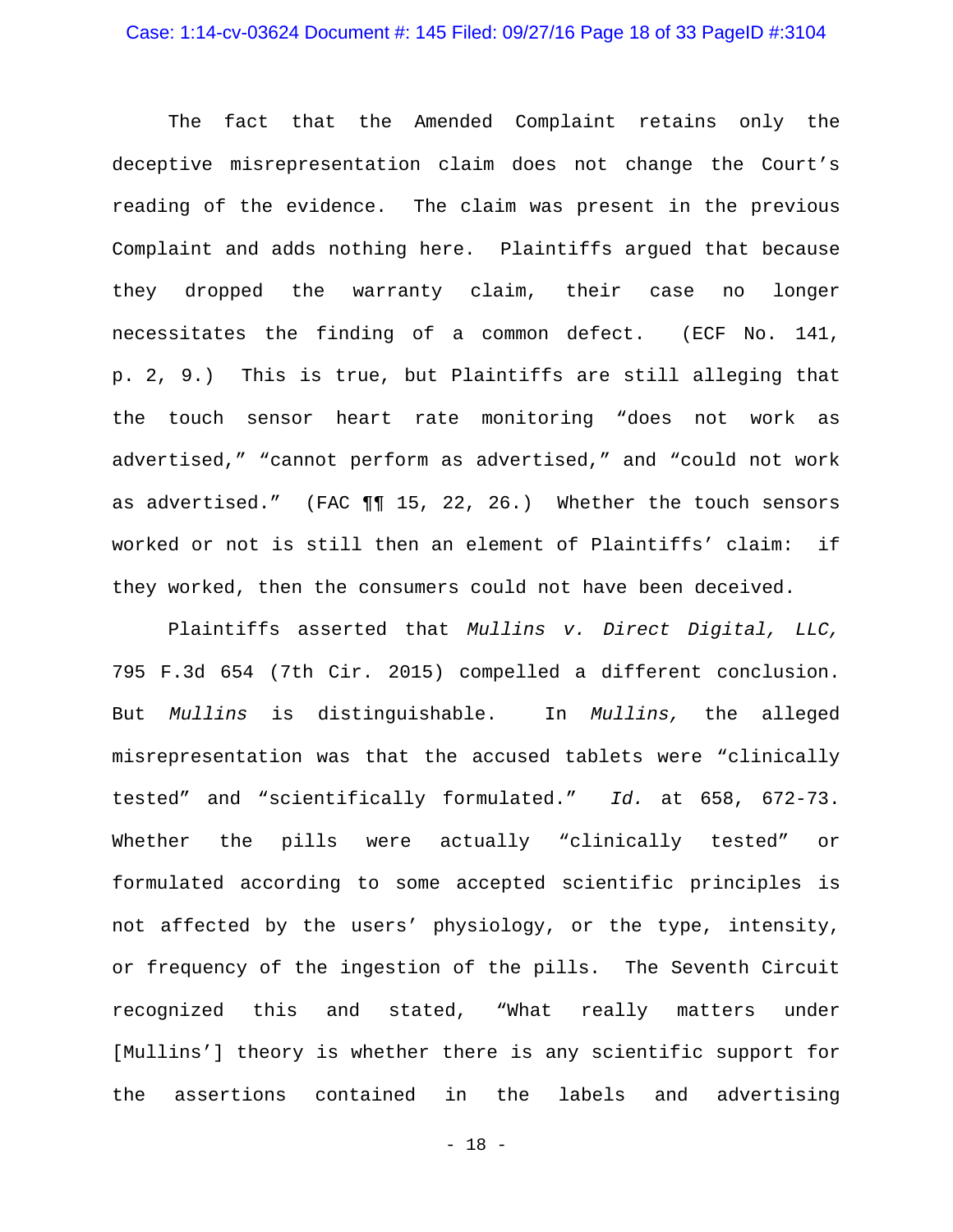#### Case: 1:14-cv-03624 Document #: 145 Filed: 09/27/16 Page 19 of 33 PageID #:3105

materials." *Id.* at 673. Thus, the type of misrepresentation complained of in *Mullins* made it immaterial (as to everything but the merits of the claim) whether some users experienced health benefits. *Id*. In contrast, here, the alleged misrepresentation is that the technology did not work as represented. "A user's physiology, the system being tested, the type and intensity of the exercise performed, and the heart rate system included in the machine" could, in theory, matter if they affect how well the technology performs.

Unfortunately for Precor, the evidence in record does not bear out this theory. The testimony of Plaintiffs' and Precor's experts sheds light on the issue of performance. While the two sides' experts necessarily quibble with each other's bottom lines, they are in remarkable agreement on one point: the performance of the treadmills' heart rate monitors deteriorated sharply as the users get up to high running speeds.

Precor's own expert conducted independent testing of the heart rate monitoring technology using 22 pre-screened individuals of different ages, heights, weights and cardiophysiologies. (Expert Rep. Michael Garrett, ECF No. 98, Ex. 2, p. 47.) These subjects had their heart rates measured by the touch sensors while exercising on two different treadmills' heart rate monitoring systems (the Alatech and Polar). *Id.* at 43-44. Garrett then compared the heart rate readings from the

- 19 -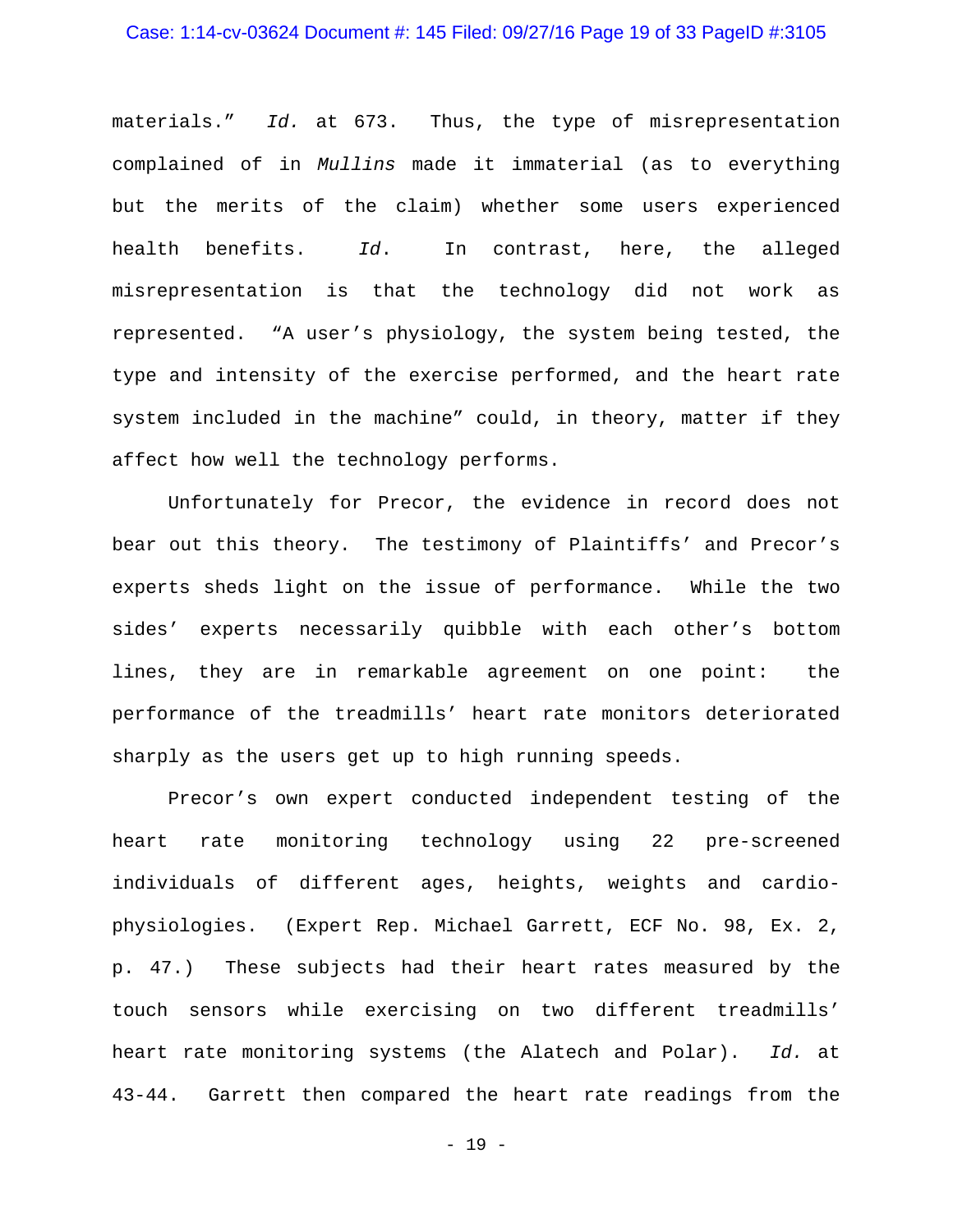### Case: 1:14-cv-03624 Document #: 145 Filed: 09/27/16 Page 20 of 33 PageID #:3106

touch sensors to readings from a chest strap electrocardiogram ("ECG") worn by the subjects.

Test results for both treadmills showed that when the subjects ran at 6.0 mph, the majority of them (more than 60%) experienced a difference between the two readings of more than 10%. (ECF No. 98 at 49, 53-54, Fig. 28-29, Tab. 4-5.) At this high speed of running, readings from the touch sensors on the two treadmills diverged significantly from the ECG chest strap readings for the majority of tested subjects. Thus, assuming that the ECG readings are accurate, the touch sensors' measurements were inaccurate for most subjects when they ran.

The fact that by Precor's own testimony, the majority of subjects experienced inaccurate heart rate readings means that Precor cannot rely on individual differences to account for the differences in performance. Insofar as Plaintiffs are alleging that Precor misrepresented that the touch sensors work "whether you walk or run," Precor cannot rely on "the type and intensity of the exercise performed" to excuse the inaccurate readings. Finally, since Garrett tested the two touch sensor systems that are present in all five of the accused products, Precor cannot claim that "the heart rate system included in the machine" determined the result.

In sum, the evidence before the Court suggests that the touch sensor heart rate monitors across the different models of

 $- 20 -$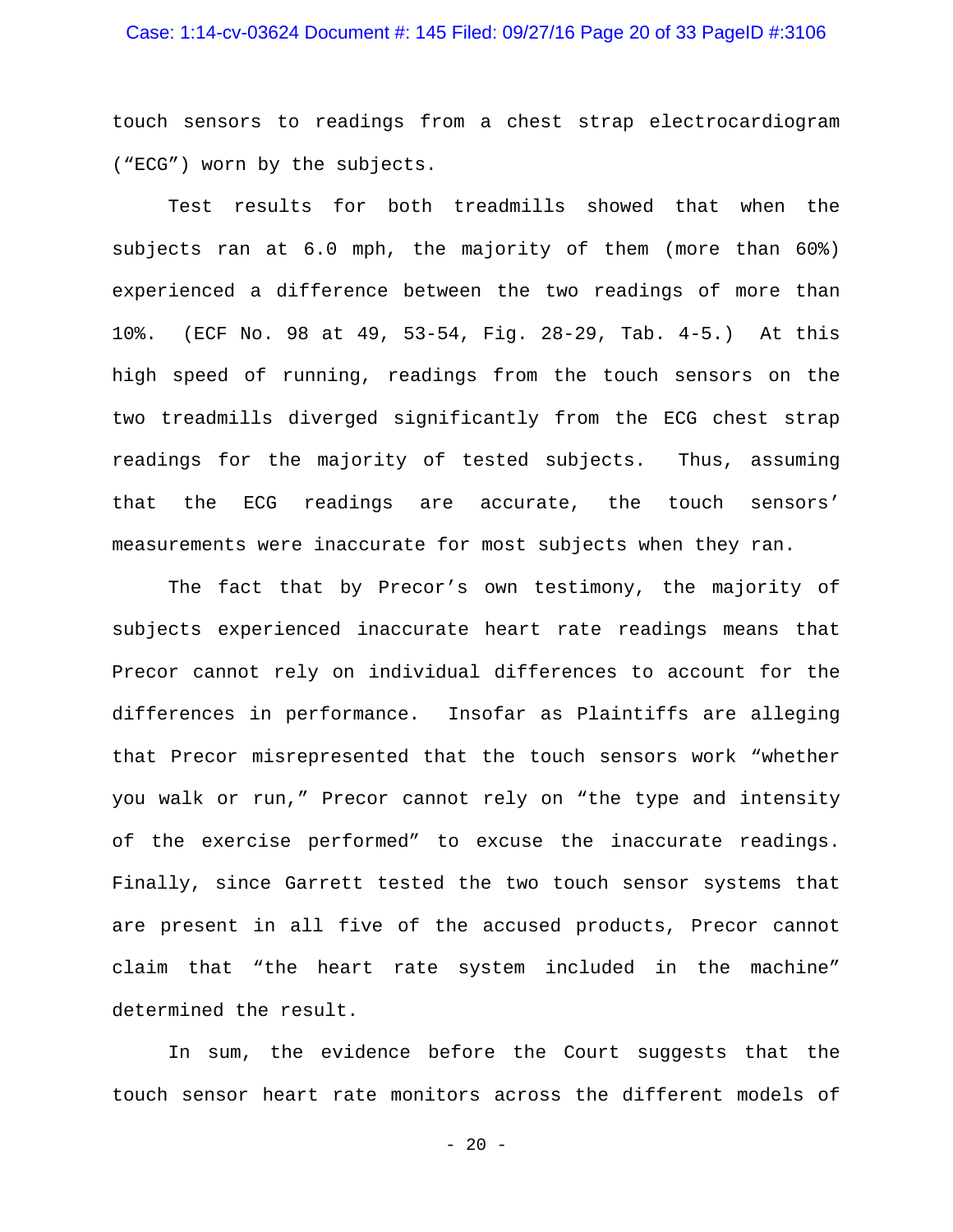### Case: 1:14-cv-03624 Document #: 145 Filed: 09/27/16 Page 21 of 33 PageID #:3107

treadmills are good substitutes for each other. They were not marketed differently from one another and they performed similarly under testing. Based on this evidence, Plaintiffs have individual standing to pursue claims related to the five treadmill models. Of course, Precor remains free to challenge Plaintiffs' ability to satisfy Rule 23 at the certification stage.

### *2. Standing for Prospective Injunctive Relief*

As the Supreme Court explained, a plaintiff seeking injunctive relief must show the following elements: "that he is under threat of suffering 'injury in fact' that is concrete and particularized; the threat must be actual and imminent, not conjectural or hypothetical; it must be fairly traceable to the challenged action of the defendant; and it must be likely that a favorable judicial decision will prevent or redress the injury." *Summers v. Earth Island Inst.,* 555 U.S. 488, 493 (U.S. 2009). In turn, "to establish injury in fact when seeking prospective injunctive relief, a plaintiff must allege a 'real and immediate' threat of *future violations* of their rights." *Scherr v. Marriott Int'l,* 703 F.3d 1069, 1074 (7th Cir. 2013) (citing *City of Los Angeles v. Lyons,* 461 U.S. 95, 102 (1983)) (emphasis added). To show redressability, plaintiffs must establish that "the relief sought would, if granted, reduce the probability [of

- 21 -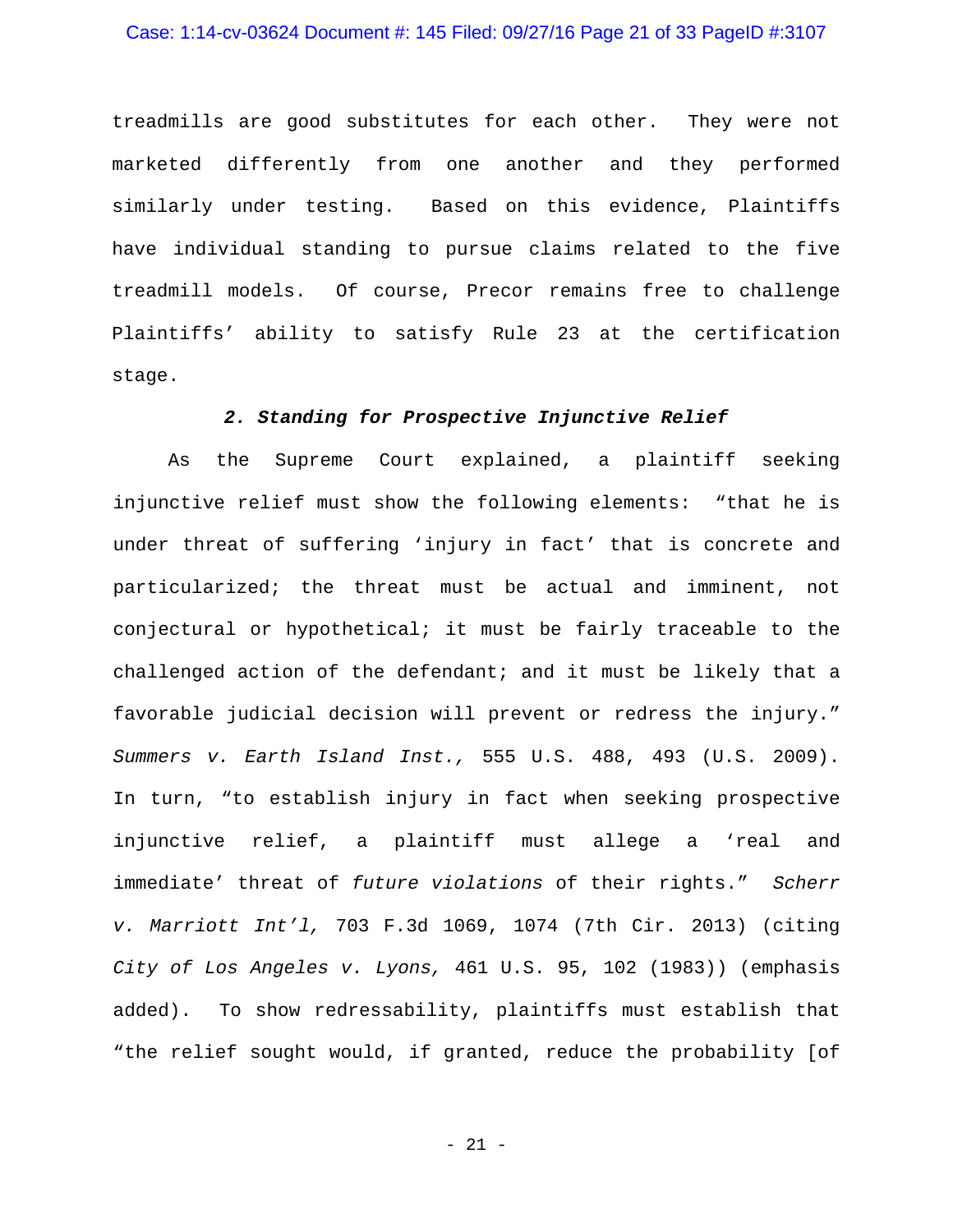### Case: 1:14-cv-03624 Document #: 145 Filed: 09/27/16 Page 22 of 33 PageID #:3108

injury]." *Elk Grove Village v. Evans,* 997 F.2d 328, 329 (7th Cir. 1993).

In this case, Plaintiffs have made no allegations that they are likely to suffer future harm from Precor's deceptive misrepresentations. They alleged only that they had "lost money" when they were fooled by Precor's misrepresentations into buying treadmills with heart rate monitors that did not work. But "past exposure to illegal conduct does not in itself show a present case or controversy regarding injunctive relief . . . if unaccompanied by any continuing, present adverse effects." *Lujan,* 504 U.S. at 564 (U.S. 1992). Plaintiffs here made no allegation that they continue to be harmed by Precor's misrepresentations or that they are likely to be injured by them in the future. Plaintiffs certainly do not allege that, having discovered Precor's deception, they may still buy Precor's products.

In fact, Plaintiffs specifically alleged facts suggesting that it is extremely unlikely that they will purchase Precor's supposed defective machines again. Both Plaintiffs stressed how important the heart rate monitoring feature was to them in selecting their exercise equipment. As Mednick recounted in the Complaint, "[a]fter suffering a heart attack in 2013, Plaintiff Mednick had been advised by his physician to purchase a home exercise machine capable of monitoring his heart rate while

- 22 -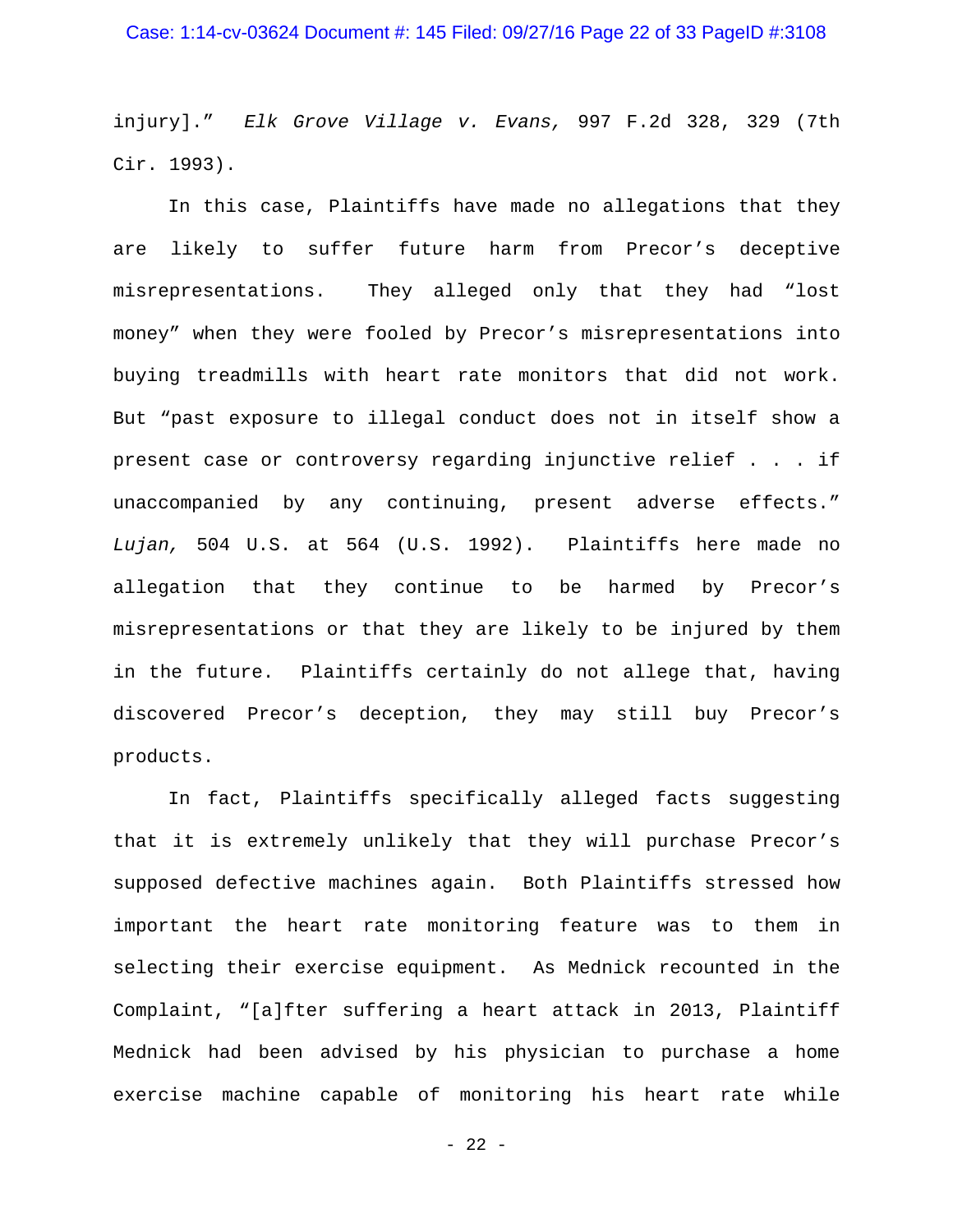#### Case: 1:14-cv-03624 Document #: 145 Filed: 09/27/16 Page 23 of 33 PageID #:3109

exercising. . . . Upon receiving this advice, Plaintiff Mednick went to the marketplace to purchase exercise equipment that provided heart rate monitoring capabilities. . . . After purchasing the Precor treadmill, Plaintiff Mednick soon learned that its Touch Sensor Monitoring feature did not work." Mednick thus alleged that he needed exercise equipment that "provided heart rate monitoring capabilities" and that Precor's treadmill failed to do exactly that. Likewise, Plaintiff Bayer alleged that he "would not have purchased the treadmill had he known the Touch Sensor Monitoring feature . . . was actually unreliable and inaccurate." Here, as in *Davidson,* "[i]t seems clear from the allegations in the complaint" that Plaintiffs have "no plans to purchase the *same product* as to which [they] seek[] prospective injunctive relief, at the same price, even were [Precor] to remove" the alleged misrepresentations. *Davidson,*  2014 U.S. Dist. LEXIS 110055 at \*16 (emphasis in original).

Under such circumstance, district courts have found that plaintiffs lack standing to seek prospective injunctive relief. *See, e.g., Davidson,* 2014 U.S. Dist. LEXIS 110055 at \*14 ("To establish standing to seek prospective injunctive relief in connection with a consumer products claim alleging false advertising, a plaintiff must allege facts showing that she intends to purchase the product at issue in the future."); *Gershman v. Bayer HealthCare LLC,* 2015 U.S. Dist. LEXIS 60835,

- 23 -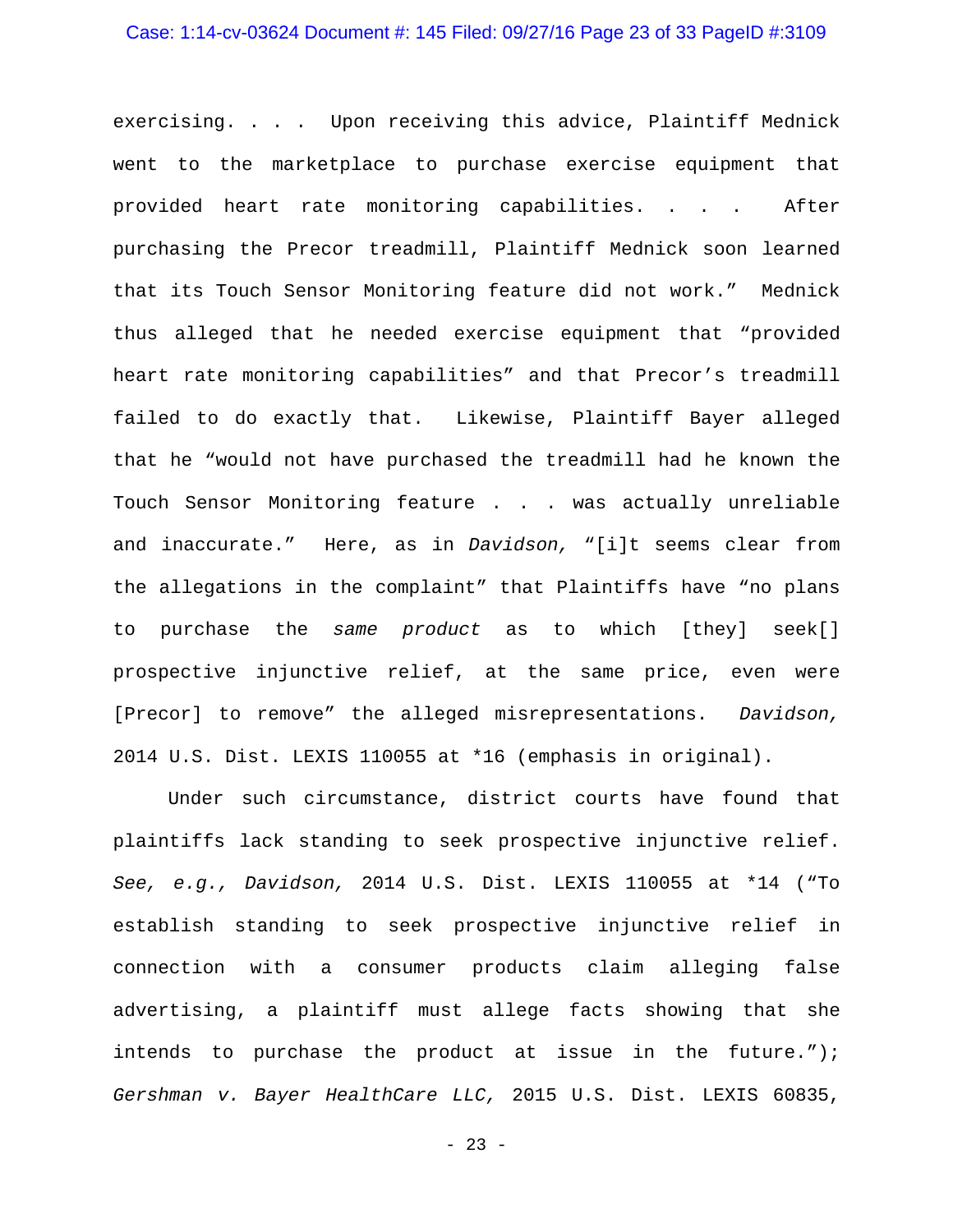### Case: 1:14-cv-03624 Document #: 145 Filed: 09/27/16 Page 24 of 33 PageID #:3110

\*22 (N.D. Cal. May 8, 2015) ("In false advertising cases, 'where a plaintiff has no intention of purchasing the product in the future, a majority of district courts have held that the plaintiff has no standing to seek prospective injunctive relief.'"); and *Bohn v. Boiron, Inc.,* 2013 U.S. Dist. LEXIS 107928, \*7-11 (N.D. Ill. Aug. 1, 2013) (finding no standing when the plaintiff alleged that she "would not have purchased Defendants' Product" had she known the truth about its misrepresentations).

The Court finds *Bohn* and its line of cases persuasive. The Court cannot see how the constitutional command of injury-infact can be skirted in a case like this one where the named Plaintiffs have made no allegation of risk of future harm. While it is desirable that Precor's prospective customers not be deceived by the company's allegedly false advertising, the named Plaintiffs "cannot rely on the prospect that *other* consumers may be deceived" to boost their own standing. *See, Bohn,* 2013 U.S. Dist. LEXIS 107928 at \*8 (N.D. Ill. Aug. 1, 2013) (citing *Campbell v. Miller,* 373 F.3d 834, 836 (7th Cir. 2004)).

It is true that not all courts follow the same approach. *See, e.g., Leiner v. Johnson & Johnson Consumer Cos.,* 2016 U.S. Dist. LEXIS 3896, \*1-4 (N.D. Ill. Jan. 12, 2016) and *Le v. Kohl's Dep't Stores, Inc.,* 2016 U.S. Dist. LEXIS 14999, \*25-35 (E.D. Wis. Feb. 8, 2016)*.* Generally, courts that have found

- 24 -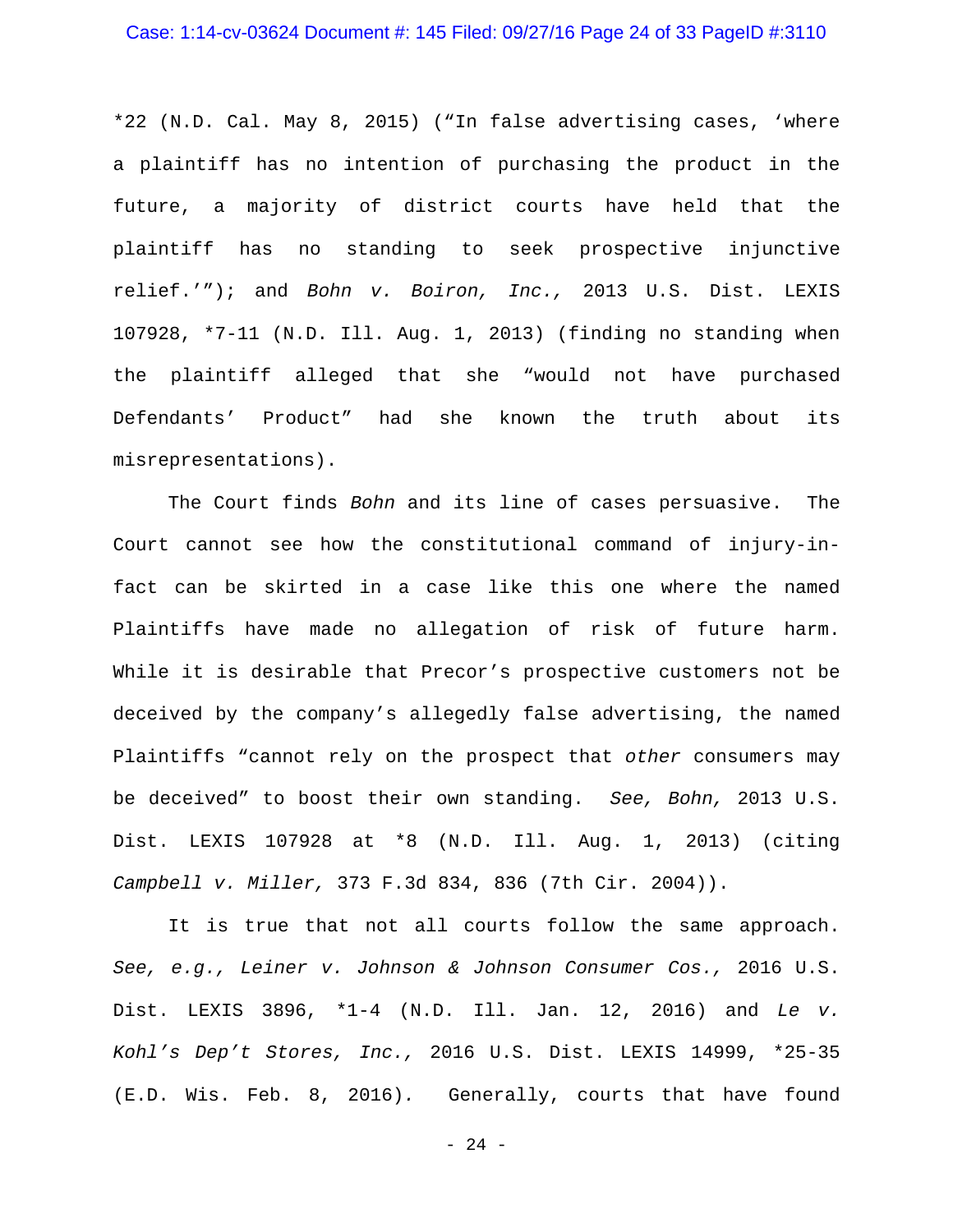#### Case: 1:14-cv-03624 Document #: 145 Filed: 09/27/16 Page 25 of 33 PageID #:3111

standing seem sympathetic to the argument that if "the complaining consumer's standing dissipated the moment she discovered the alleged deception and could no longer be fooled," then "the injunctive provisions of consumer protection statutes such as ICFA could never be invoked to enjoin deceptive practices." *See, Leiner,* 2016 U.S. Dist. LEXIS 3896, \*3-4 (N.D. Ill. Jan. 12, 2016) (collecting cases where courts have been persuaded by this public policy concern). However, other courts have addressed this public policy concern – which is, in any case, trumped by the constitutional requirement of standing, *see, id.* – by pointing out that denying standing under these circumstances does not "thwart consumer fraud statutes because plaintiffs may be able to bring such claims in state court, and there are also various state and federal regulatory agencies that can be solicited to take action on consumers' behalf to police such wrongdoings." *In re Fluidmaster,* 149 F.Supp.3d 940, 958 (N.D. Ill. 2016) (quoting from *Richardson v. L'Oréal USA, Inc.,* 991 F.Supp.2d 181, 192 n.10 (D.D.C. 2013)).

In addition, the two cases from this circuit that have allowed plaintiffs to seek injunctive relief even when they were unlikely to purchase the defendants' products again are distinguishable from the case at bar. Although *Leiner* dismissed the challenge to plaintiff's standing on a 12(b) motion, the court expressly reserved the question of "[w]hether plaintiff is

 $- 25 -$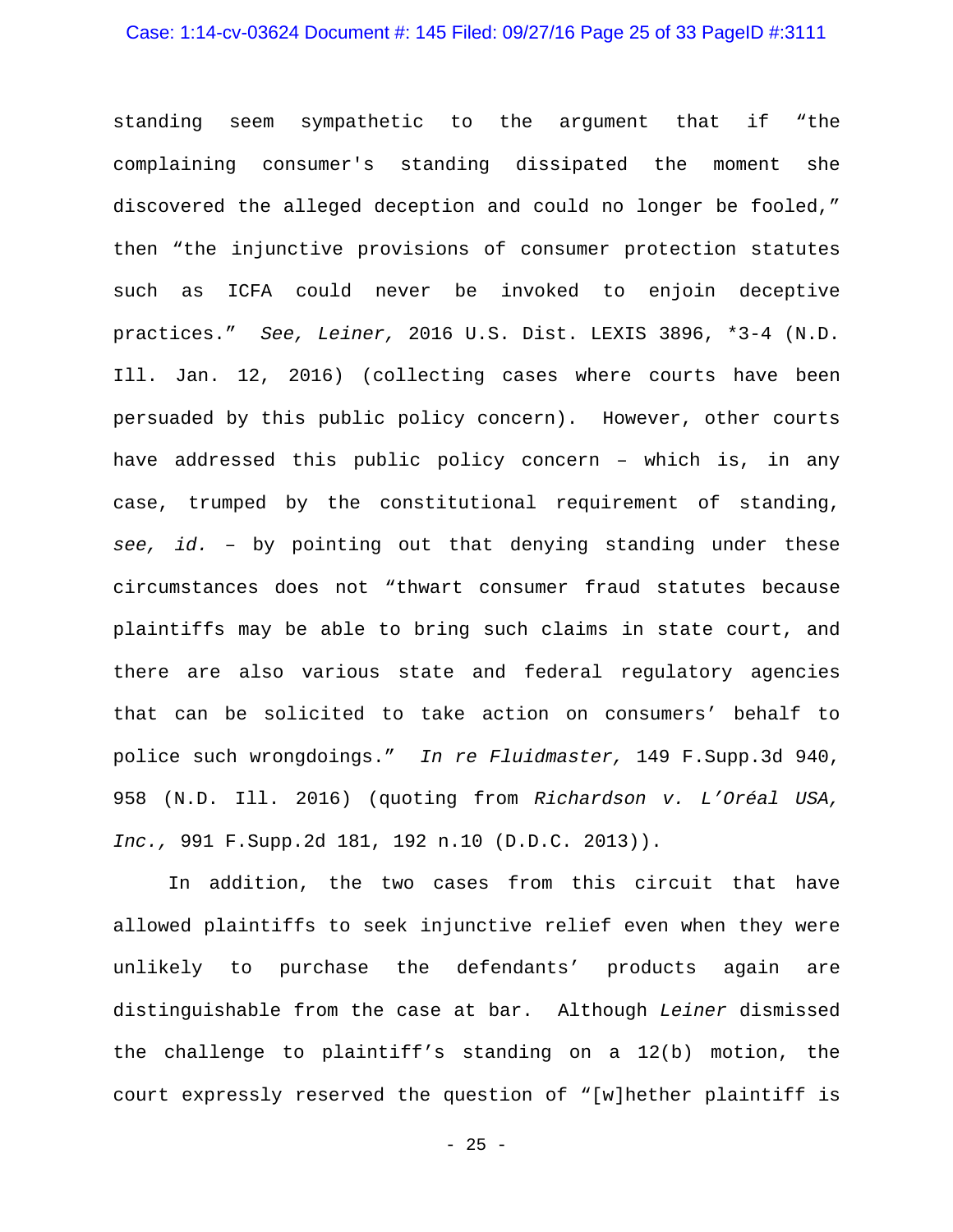#### Case: 1:14-cv-03624 Document #: 145 Filed: 09/27/16 Page 26 of 33 PageID #:3112

an appropriate class representative with respect to some or all of these claims" to "after discovery and briefing on class certification." *Leiner,* 2016 U.S. Dist. LEXIS 3896 at \*4. The case before this Court has already gone to class certification, so there is no reason to defer the issue further. *Le* conceded even more, stating that the defendant's standing argument "may be appropriate in the context of a product-specific complaint." *Le,* 2016 U.S. Dist. LEXIS 14999 at \*31-32. It rejected the argument because the allegation of false advertising in *Le* is "company-wide," affecting "housewares" as well as "men's apparel" and "holiday sales" alongside with "day-to-day offers." *Id.* In contrast, Plaintiffs in this case are complaining about Precor's treadmills, "a product-specific complaint."

Finally, even if Plaintiffs had alleged a sufficient threat of future harm (which they have not), they cannot show how the relief they seek would "if granted, reduce the probability" of harm. Plaintiffs have requested that Precor be forced to change the way it markets the touch sensor heart rate monitors, essentially to convey the message that the sensors "do not provide valid, reliable, or accurate heart rate readings." (FAC at 27.) But by Plaintiffs' own allegations, Plaintiffs have already discovered this on their own. At the end of the day, even if the relief is granted, Plaintiffs will still own (allegedly) defective treadmills that they know to be defective.

- 26 -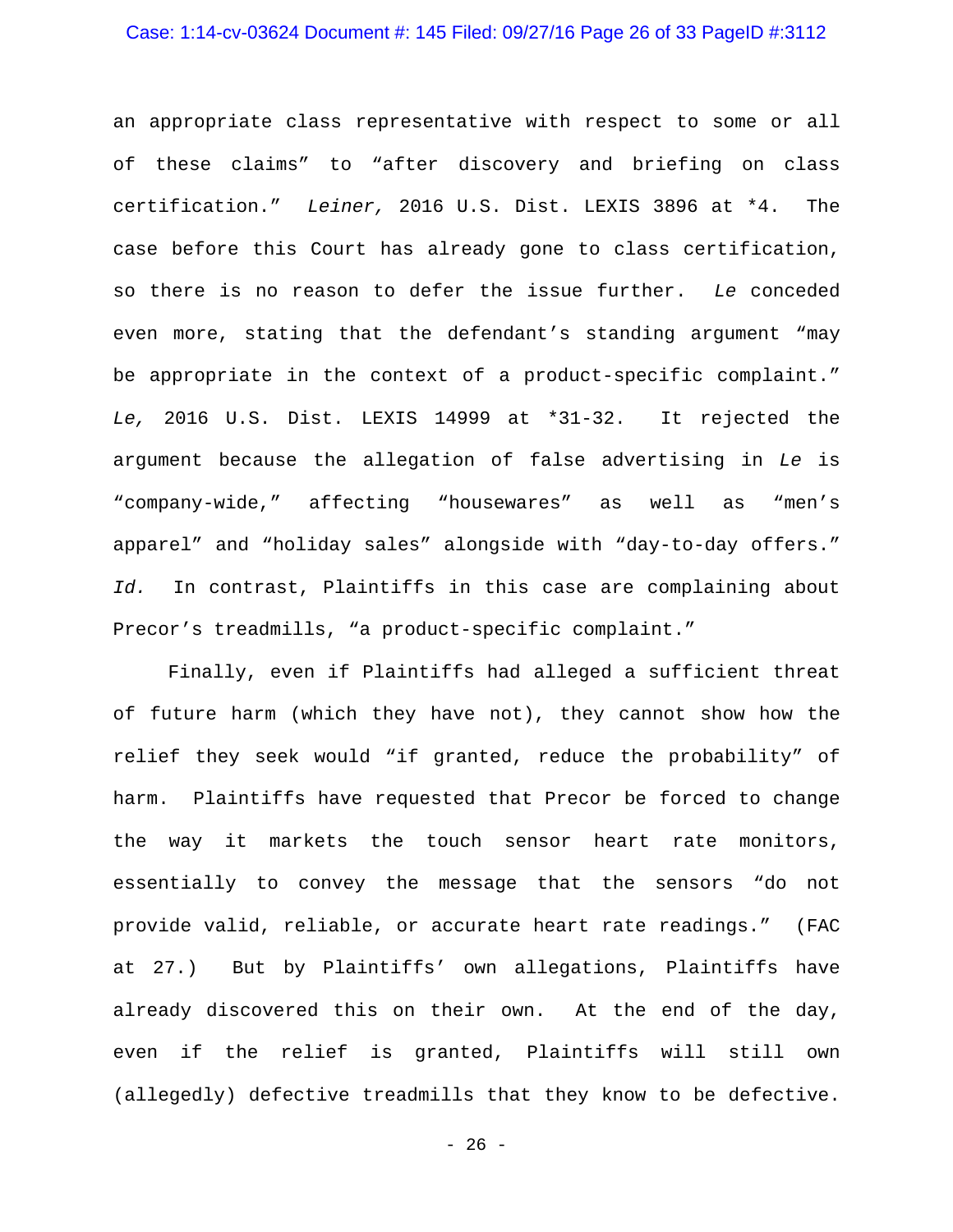### Case: 1:14-cv-03624 Document #: 145 Filed: 09/27/16 Page 27 of 33 PageID #:3113

As the court explained in *In re Fluidmaster,* "there is a disconnect between the alleged harm and the requested relief" in such a case. Ordering a defendant to cease his false advertising would not change the fact that the plaintiff has a product he knows to be faulty in his home. *In re Fluidmaster,*  149 F.Supp.3d at 959. Such a disconnect is fatal to the plaintiff's standing. *Id.*

Because the Court finds that Plaintiffs lack standing to seek prospective injunctive relief, Plaintiffs may not bring a lawsuit on behalf of the Injunctive Relief classes as defined in their Complaint.

# **B. Futility**

The Court has already ruled that Plaintiffs' multi-state consumer misrepresentation claim was not amendable to class treatment. *See,* ECF No. 125, p. 21. In particular, the Court found that "[t]he nature of Plaintiffs' claims," a multi-state class action involving multiple state laws, "prevents the Court from finding Rule 23(b)(3) satisfied." *Id*. This is because "such actions require the application of numerous, materially different state laws" that "pose[] serious problems about choice of law, the manageability of the suit, and thus the propriety of class certification." *Id*. (internal quotation marks omitted). Given that the same ten state laws are now implicated, and Plaintiffs have not alleged any new basis to challenge the

- 27 -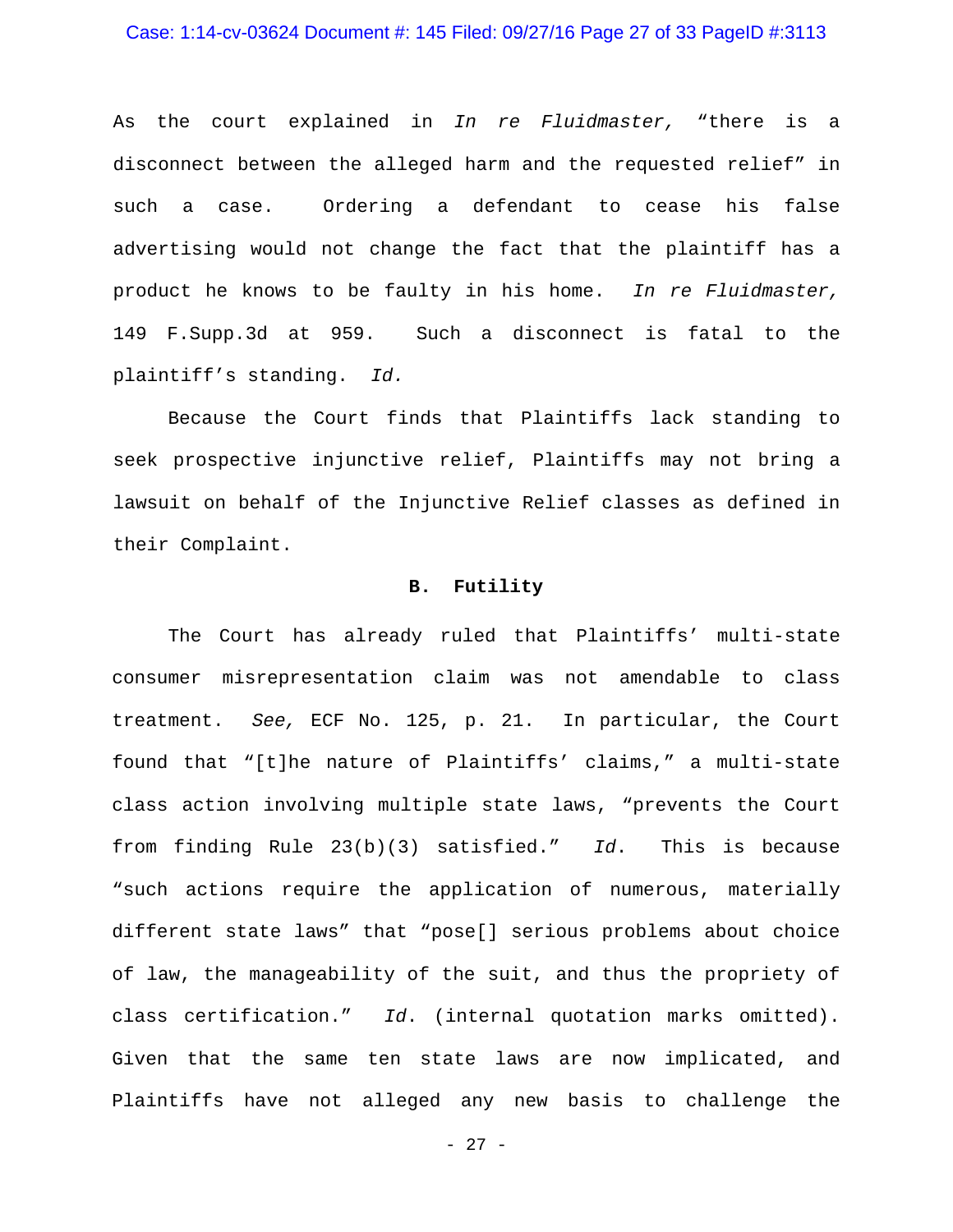### Case: 1:14-cv-03624 Document #: 145 Filed: 09/27/16 Page 28 of 33 PageID #:3114

Court's conclusion, it would be futile to allow the exact same claim rejected previously to go forward now.

Plaintiffs again lean on *Mullins* to argue otherwise. But *Mullins* was completely silent on the issue of whether the ten state laws at issue are sufficiently similar. The only mention in that opinion of the state statutes was in the single sentence, "Mullins asserts that Direct Digital is liable for consumer fraud under the Illinois Consumer Fraud and Deceptive Business Practices Act, 815 ILCS 505/1 *et seq.,* and similar consumer protection laws in nine other states." *Mullins,* 795 F.3d at 658. The court did not even bother to name what these states were. This is unsurprising given that the court's attention was on an entirely different legal question. *See, id.* at 658 (stating that the court granted the appeal "*primarily* to address the developing law of ascertainability" and spending 15 out of 17 pages of the opinion discussing ascertainability, not commonality) (emphasis added). Instead of relying *Mullins'*  silence to draw an affirmative conclusion about the laws of ten states, the Court looks to see whether the state laws are, in fact, materially similar.

In a case alleging deceptive advertising such as this one, "[a]ll elements of each state's consumer protection statute must be considered." *Marshall v. H&R Block Tax Servs.,* 270 F.R.D. 400, 408 (S.D. Ill. 2010). Moreover, "Plaintiffs cannot

- 28 -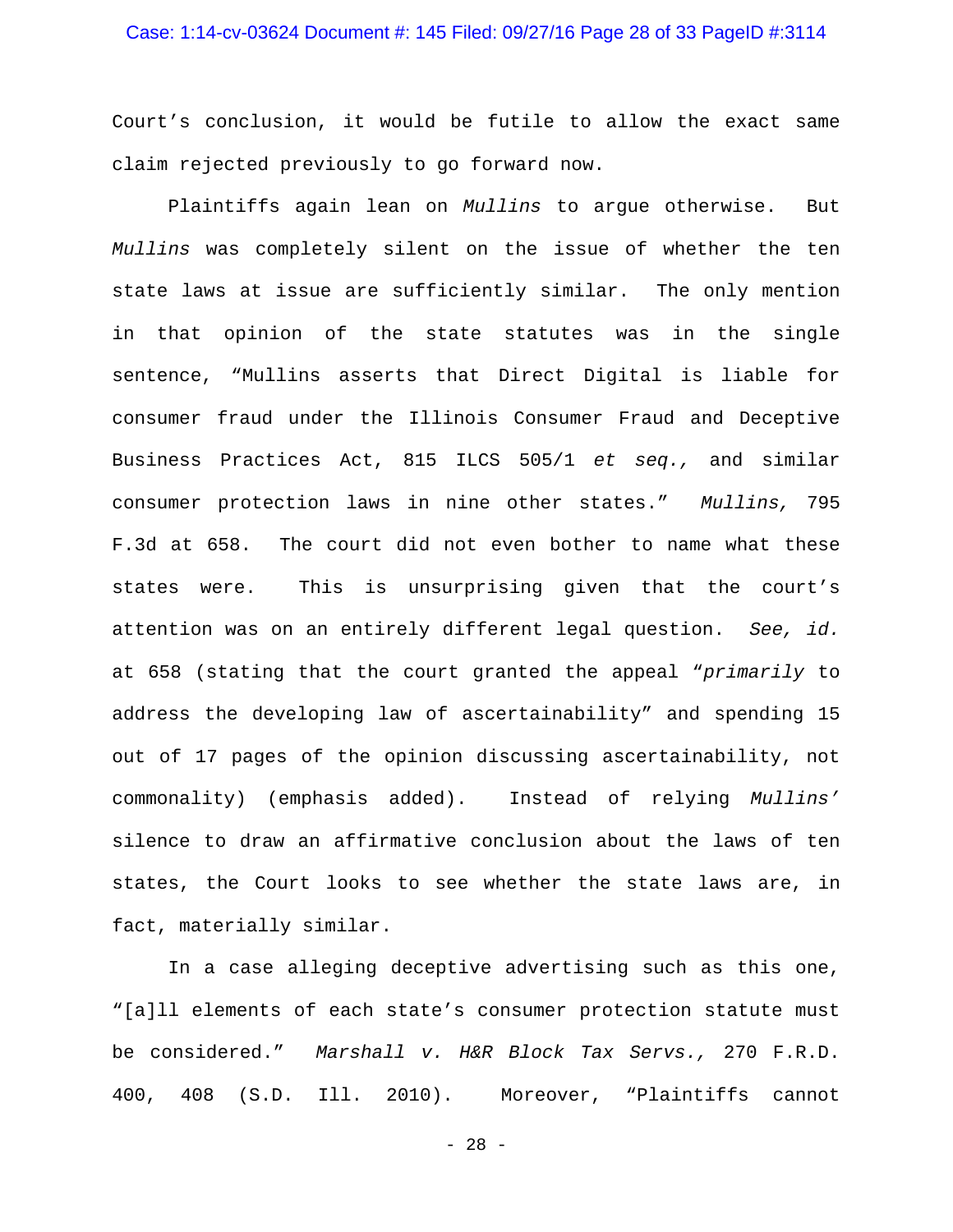#### Case: 1:14-cv-03624 Document #: 145 Filed: 09/27/16 Page 29 of 33 PageID #:3115

sidestep this required analysis by . . . focusing on only two elements — reliance and materiality — to the exclusion of others, such as proximate cause, wrongful intent, damages, and statutes of limitations." *Id.* This sidestep is what Plaintiffs attempted to do in this case. Plaintiffs represented to the Court in their briefing on class certification that "none of these [ten states'] laws require reliance" and "proving materiality is identical under all of them." (Pls' Reply Memo. Support Class Certification, ECF No. 118, p.26 n.21, p.27 n. 22.) But this representation was done to the exclusion of other elements of Plaintiffs' claim, including proximate cause, intent, damages, and statutes of limitations.

The statutes of limitations under the different states' consumer protection laws are plainly different. They range from three years (in Illinois and New York) to six years (in Michigan, Minnesota, and New Jersey), with the remaining states at four (California, Florida, Massachusetts, and Washington) and five years (Missouri). *See,* Cal Bus & Prof Code § 17208, Fla. Stat. § 95.11(3), 815 ILCS 505/10a, ALM GL ch. 260, § 5A, MCLS § 445.911(7), § 516.120 R.S.Mo., N.J. Stat. § 2A:14-1, NY CLS CPLR § 214, and Rev. Code Wash. (ARCW) § 19.86.120. While differences in statutes of limitations are not insurmountable, they nonetheless weigh against class certification. *See, Marshall,* 270 F.R.D. at 408 (stating that "individualized

- 29 -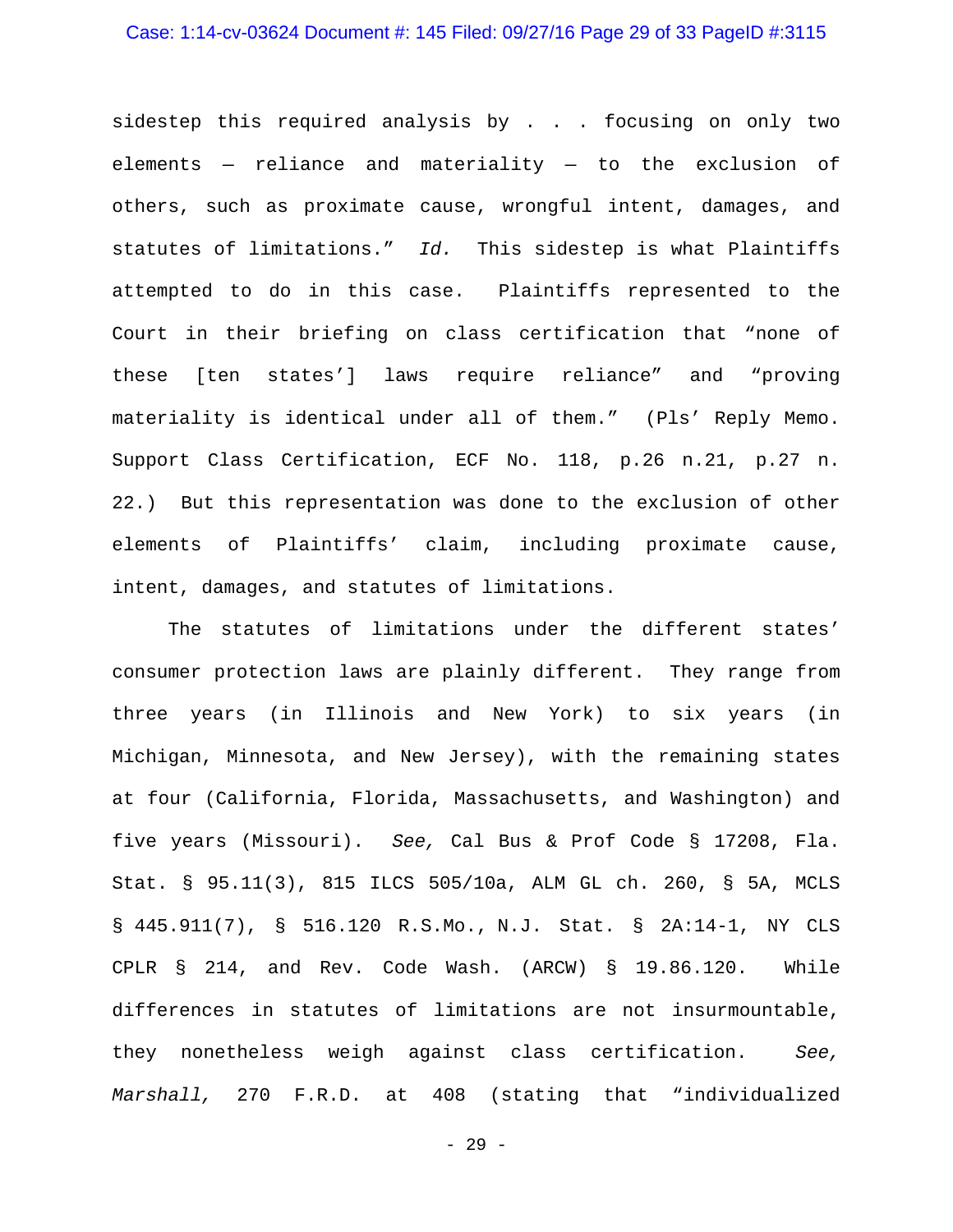#### Case: 1:14-cv-03624 Document #: 145 Filed: 09/27/16 Page 30 of 33 PageID #:3116

statute of limitations determinations weigh against certification under Rule 23(b)(3)").

The availability of different damages measures also varies from state to state. For example, the California consumer protection statute allows only for restitution and injunctive relief. *See, Korea Supply Co. v. Lockheed Martin Corp.,* 29 Cal. 4th 1134, 1144, 1148-48 (Cal. 2003). This flies against Plaintiffs' request for treble, multiple, (non-restitutionary) disgorgement, and punitive damages. Other states do allow for such damage measures. Even here, however, there are differences. For example, Illinois provides for punitive damages at the discretion of the district court; Massachusetts provides for not less than doubled but not more than trebled actual damages in case of willful conduct; and New Jersey mandates trebling of damages in cases of ascertainable loss. *See,* 815 ILCS 505/10a; ALM GL ch. 93A, § 9; and N.J. Stat.  $$56:8-19.$ 

Plaintiffs alleged that Precor not only made affirmative misrepresentations, but also that the company engaged in materially misleading omissions. *See,* FAC ¶¶ 13, 19-21, 68, 71, 85, 92, 99. The element of wrongful intent differs from state to state with regards to such omissions. Some states require that a defendant must have intended the plaintiff to rely on the omission whereas others forego such a requirement. For example,

 $- 30 -$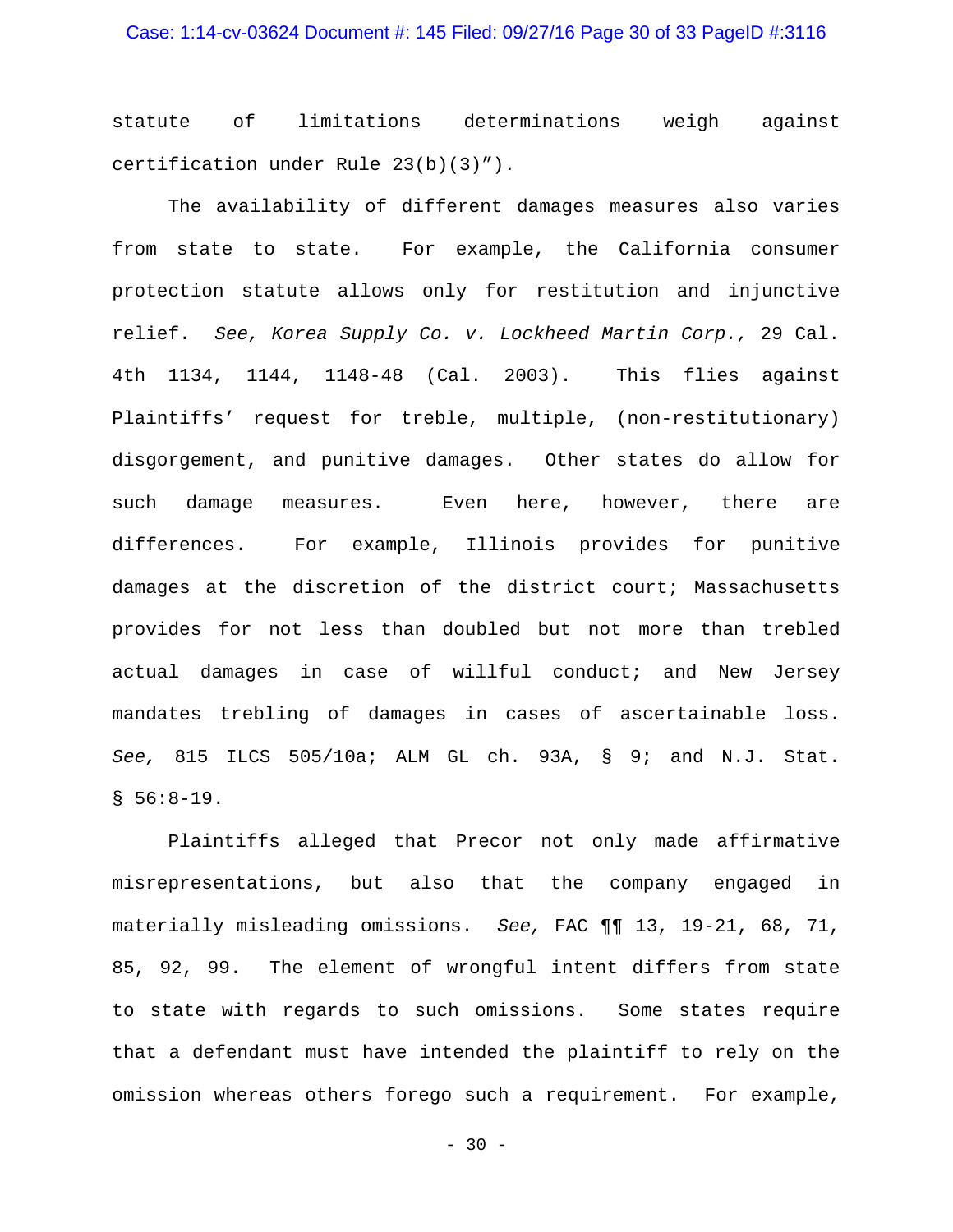### Case: 1:14-cv-03624 Document #: 145 Filed: 09/27/16 Page 31 of 33 PageID #:3117

New Jersey directs a plaintiff to demonstrate that the defendant intended such reliance but California does not. *Compare, Cox v. Sears Roebuck & Co*., 138 N.J. 2, 17-18 (N.J. 1994) with *In re Tobacco II Cases,* 207 P.3d 20, 29 (Cal. 2009).

"No class action is proper unless all litigants are governed by the same legal rules." *In re Bridgestone/Firestone Tires Prods. Liab. Litig.,* 288 F.3d 1012, 1015 (7th Cir. 2002). Plaintiffs have not satisfied the Court that the unnamed members of the class action they proposed indeed are "governed by the same legal rules." The Court thus dismisses Plaintiffs' tenstate misrepresentation claim. The Court will allow Plaintiffs to amend their Complaint to cover a smaller number of states, provided that Plaintiffs establish that all the elements under these states' laws are sufficiently similar so that the class may be certified.

## **C. Undue Prejudice**

Bafflingly enough, two and a half years into litigation, the parties cannot agree on what products are part of the class. Plaintiffs take the position that the accused products include all Precor treadmill models with touch sensor heart rate monitors and that all these treadmills have been part of the class since their original Complaint. Precor, on the other hand, claims that only five models of the treadmills (the 9.23, 9.27, 9.31, 9.33, and 9.35) were part of the original Complaint

- 31 -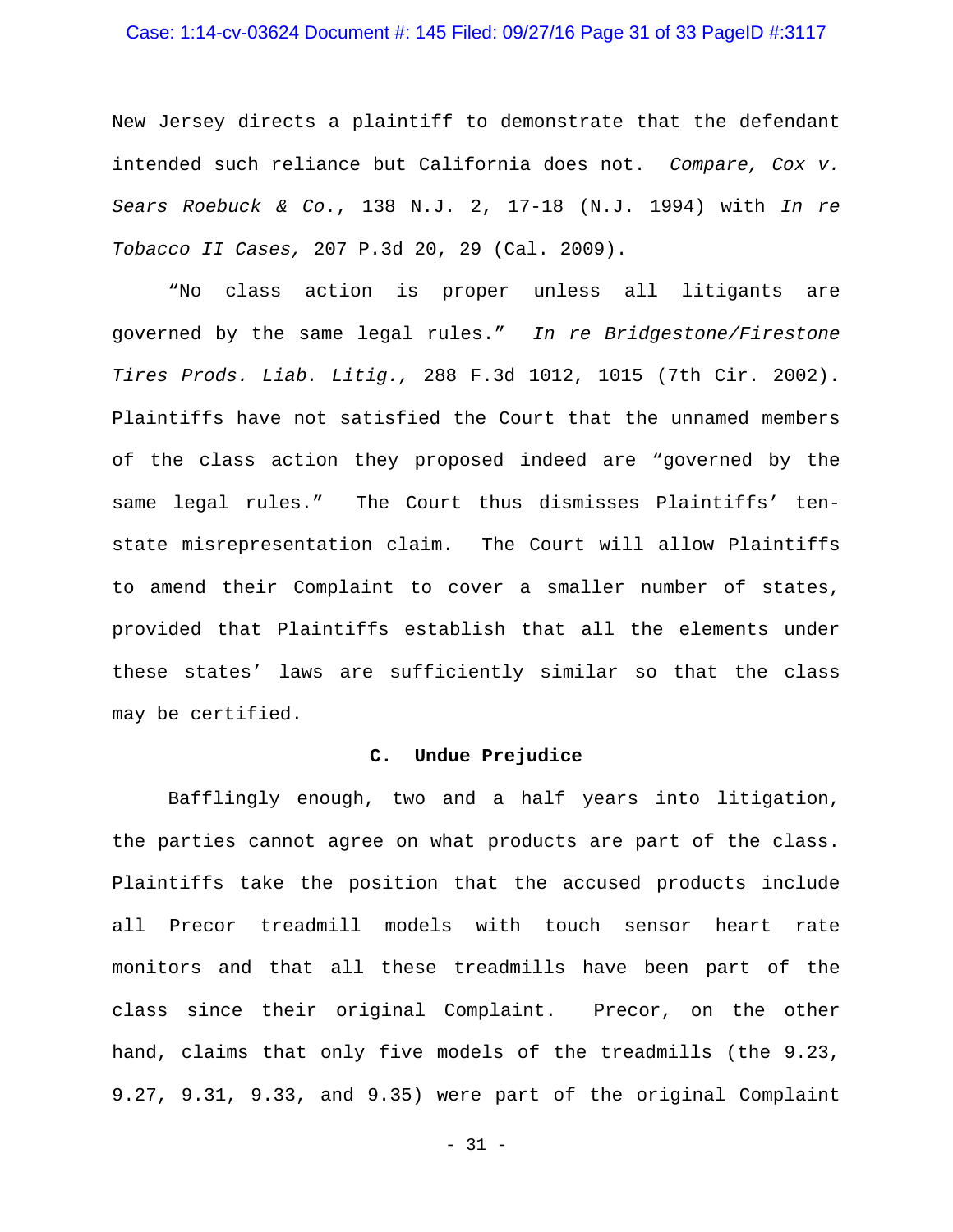### Case: 1:14-cv-03624 Document #: 145 Filed: 09/27/16 Page 32 of 33 PageID #:3118

and that they are unclear on whether Plaintiffs expanded this to cover more treadmill models in their Amended Complaint (and if so, which ones?).

The Court will leave the issue to the parties. The Court will note, however, that the more the class expands beyond the five listed Precor treadmill models, the longer this litigation will drag on and the more likely it is that Precor will be unduly prejudiced by delays. Plaintiffs have represented to the Court in their most recent briefing that they "will not require extensive additional discovery" before they are ready to submit a motion for class certification again. (Pls' Reply Memo. Support Mot. Leave to File First Amend. Compl., ECF No. 141, p.13.) In fact, Plaintiffs stated that they can file that motion "within 30 days of the Court's ruling" on the current matter. *Id.*

The Court thus expects this case – first filed in 2014 – to proceed expeditiously. The Court will hold Plaintiffs to the briefing schedule they proposed. Under such circumstance, the Court finds that there is no undue prejudice to Precor to allow this Motion to Amend.

#### **IV. CONCLUSION**

For the reasons stated herein, Plaintiffs have leave to amend their complaint insofar as they seek to represent the Illinois Resident Damages Class. Plaintiffs may also bring

- 32 -